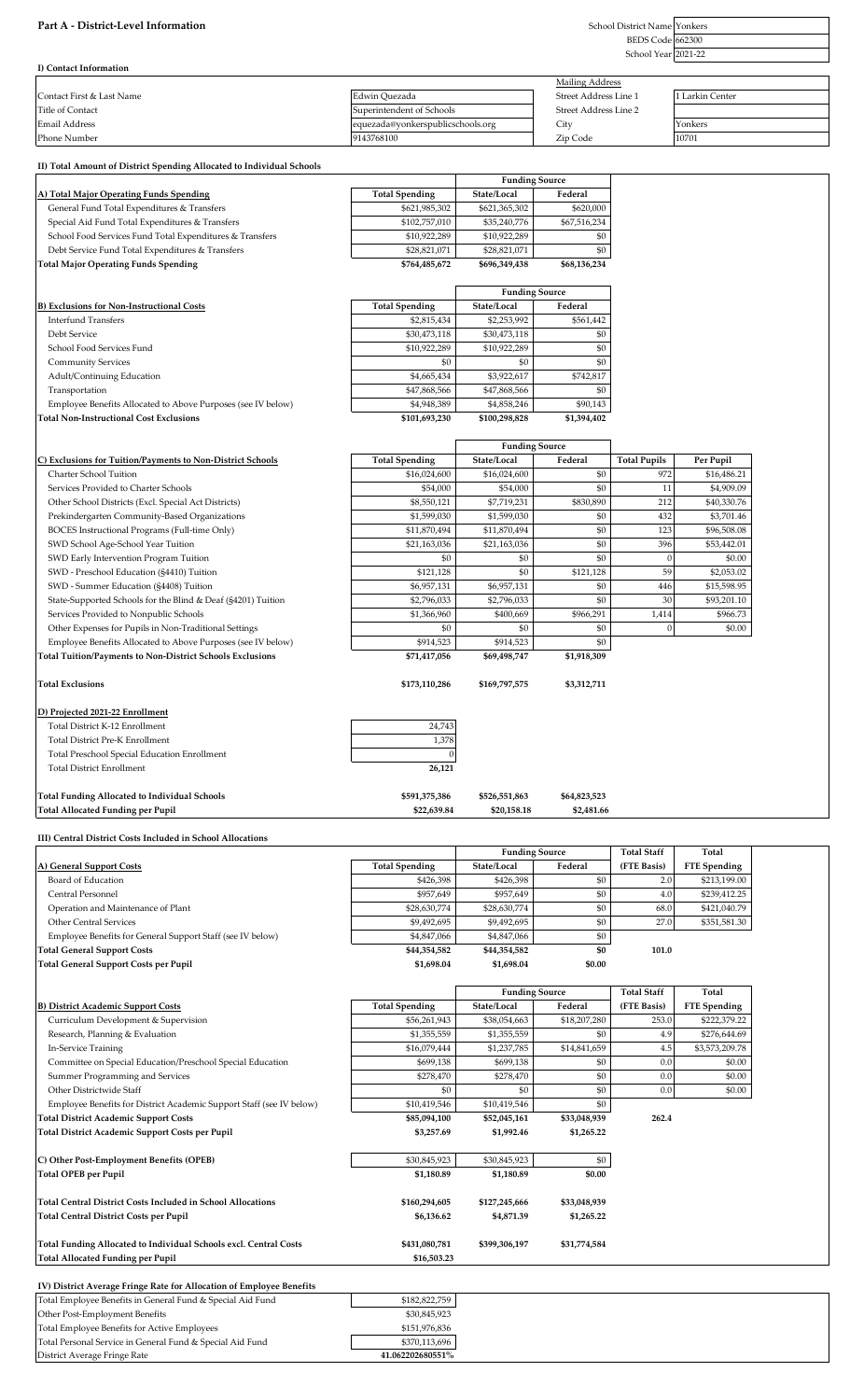## **Part B - Basic School-Level Information**

| Grade Span<br><b>School Status</b><br><b>Projected Staffing (FTE Basis)</b><br>Projected Enrollment & Demographics<br>Does this<br>school serve its<br>If no, is this<br>Classroor<br>full planned<br>school opening Is the school<br>$K-12$<br>$K-12$<br><b>Total Non</b><br>$K-12$<br>Classroom<br><b>Teachers w/ More</b><br>Para-<br>Principals &<br>Preschoo<br>Total<br><b>FRPL</b><br>Teaching<br>scheduled to<br><b>ELL</b><br>SWD<br>Other Admin<br>Highest<br>grade span?<br>this school<br>If so, what<br>$K-12$<br>Pre-K<br>Special Ed<br>Teachers w/0-3<br>professional<br>Pupil Support<br>All Remaining<br>Lowest<br>than 3 Years<br>Classroon<br>Staff<br>Staff<br><b>BEDS Code</b><br><b>School Name</b><br><b>Local School Code</b><br><b>School Type</b><br>Grade<br>(Y/N)<br>year? (Y/N)<br>close? $(Y/N)$<br>Enrollment<br>Enrollment<br><b>Services Staff</b><br>Staff<br><b>Total Staff</b><br>Grade<br>year?<br>Enrollment<br>Count<br>Count<br>Count<br>Experience<br><b>Classroom Staff</b><br>Teachers<br>Years Experience<br>662300010001<br>ROBERT C DODSON SCHOOL<br>Elementary School<br>32.0<br>547<br>Pre-K<br>8 <sup>8</sup><br>Yes<br>No<br>823<br>720<br>11.0<br>35.0<br>$-4.0$<br>84.<br>46.0<br>- 11<br>20<br>FAMILY SCHOOL 32<br>532<br>573<br>17.0<br>662300010002<br><b>Elementary School</b><br>Pre-K<br>8 <sup>8</sup><br>No<br>422<br>174<br>3.0<br>33.0<br>8.0<br>63.0<br>36.0<br>Yes<br>$\overline{2}$<br>$\sqrt{ }$<br>662300010004<br>MONTESSORI SCHOOL 31<br>No<br>330<br>36.0<br>22.0<br><b>Elementary School</b><br>Pre-K<br>214<br>16.0<br>59.<br>6<br>Yes<br>6.0<br>0.0<br>27.0<br>32(<br>662300010005<br><b>SCHOOL 5</b><br><b>Elementary School</b><br>No<br>594<br>33.0<br>Pre-K<br>-8<br>Yes<br>-6.0<br>0.0<br>-67<br><b>No</b><br>463<br>24.0<br>25.0<br>33.0<br>662300010007<br>WILLIAM BOYCE THOMPSON SCHOOL<br>507<br>Pre-K<br>8<br>9.0<br>11.0<br>71.<br><b>Elementary School</b><br>Yes<br>402<br>14 <sup>°</sup><br>$\overline{2}$<br>28.0<br>27.0<br>662300010008<br>PATRICIA A DICHIARO SCHOOL<br><b>No</b><br>517<br>4.0<br>10.0<br>2.0<br>71.0<br>32.0<br>508<br><b>Elementary School</b><br>Pre-K<br>8 <sup>8</sup><br>Yes<br>226<br>137<br>$\sqrt{ }$<br>27.0<br>322<br>20.0<br>52.0<br>22.0<br>662300010009<br>SCHOOL 9<br>509<br><b>Elementary School</b><br>Pre-K<br>6 <sup>6</sup><br>No<br>2.0<br>1.0<br>2.0<br>Yes<br>-47<br>$\sqrt{ }$<br>662300010013<br>SCHOOL 13<br>Pre-K<br>No<br>579<br>32.0<br>29.0<br>35.0<br>513<br><b>Elementary School</b><br>8<br>Yes<br>-3.0<br>0.0<br>66.<br>11<br>2.0<br>26.0<br>ROSMARIE ANN SIRAGUSA SCHOOL<br>462<br>29.0<br>29.0<br>662300010014<br>514<br><b>Elementary School</b><br>$Pre-K$<br>6<br>No.<br>0.0<br>Yes<br>-59<br>515<br><b>No</b><br>539<br>27.0<br>28.0<br>662300010015<br>PAIDEIA SCHOOL 15<br>Pre-K<br>8<br>223<br>10.0<br>76.0<br>36.0<br><b>Elementary School</b><br>Yes<br>17<br>9.0<br>$\overline{2}$<br>662300010016<br>SCHOOL 16<br><b>No</b><br>632<br>121<br>4.0<br>32.0<br>0.0<br>2.0<br>34.0<br>72.0<br>36.0<br>516<br><b>Elementary School</b><br>Pre-K<br>8 <sup>1</sup><br>Yes<br>518<br>81<br>$\sqrt{ }$<br>30.0<br>SCHOOL 17<br>428<br>23.0<br>662300010017<br>517<br><b>Elementary School</b><br>Pre-K<br>Yes<br>No<br>356<br>12.<br>5.0<br>18.0<br>0.0<br>56.0<br>- 6<br>$\mathbf{3}$<br>SCHOLASTIC ACADEMY FOR ACADEMIC<br>32<br>EXCELLENCE<br>261<br>662300010018<br>Elementary School<br>No<br>13<br>33<br>Pre-K<br>$\mathbf{R}$<br>Yes<br>-68<br>EUGENIO MARIA DE HOSTOS<br>662300010019<br>MICROSOCIETY SCHOOL<br>Elementary School<br>123<br>12.0<br>27.0<br>45.<br>87<br>48.0<br>519<br>No<br>39<br>Pre-K<br>Yes<br>$\mathbf{g}$<br>662300010021<br>SCHOOL 21<br>521<br>Elementary School<br>Pre-K<br>No<br>405<br>6.0<br>19.0<br>0.0<br>21.0<br>47.0<br>25.0<br>22.0<br>6 <sup>6</sup><br>Yes<br>311<br>-63<br>$\overline{1}$<br>28.0<br>662300010022<br>SCHOOL 22<br>522<br>404<br>53.0<br>24.0<br>Elementary School<br>Pre-K<br>No<br>19.0<br>29.0<br>6<br>Yes<br>-286<br>-26<br>- 5.0<br>0.0<br>$\theta$<br>- 1.<br><b>SCHOOL 23</b><br>523<br>No<br>570<br>26.0<br>28.0<br>34.0<br>31.0<br>662300010023<br><b>Elementary School</b><br>Pre-K<br>- 8<br>Yes<br>65.0<br>80<br>22.0<br>662300010024<br>379<br>20.0<br>21.0<br><b>PAIDEIA SCHOOL 24</b><br>524<br>No<br>18.0<br>Elementary School<br>Pre-K<br>6<br>Yes<br>0.<br>-43.0<br>299<br>662300010025<br>MUSEUM SCHOOL 25<br><b>No</b><br>16.0<br>24.0<br>17.0<br>26.0<br><b>Elementary School</b><br>$-5$<br>43.0<br>525<br>Pre-K<br>Yes<br>- 1.0<br>1.0<br>546<br>23.0<br>662300010026<br>CASIMIR PULASKI SCHOOL<br>Elementary School<br>Pre-K<br>8 <sup>8</sup><br>No<br>230<br>4.0<br>0.0<br>2.0<br>21.0<br>50.0<br>27.0<br>23.0<br>526<br>Yes<br>10 <sub>0</sub><br>$\sqrt{2}$<br>28.0<br>30.0<br>662300010027<br>MONTESSORI SCHOOL 27<br>334<br>14.0<br>53.0<br>23.0<br><b>Elementary School</b><br>Pre-K<br>No<br>247<br>9.0<br>527<br>6<br>Yes<br>0.0<br>2.0<br>$\sqrt{ }$<br>10<br>KAHLIL GIBRAN SCHOOL<br>No<br>513<br>17.0<br>19.0<br>662300010028<br>528<br>Elementary School<br>Pre-K<br>- 8<br>Yes<br>17.0<br>45.0<br>26.0<br>-9.6<br>0 <sup>o</sup><br>110.0<br>662300010029<br>41.0<br>95.0<br>165.<br>SCHOOL 29<br>529<br>628<br>14.0<br>55.0<br>Elementary School<br>Pre-K<br>8<br>Yes<br>No<br>477<br>22.0<br>662300010030<br><b>SCHOOL 30</b><br><b>No</b><br>543<br>2.0<br>26.0<br>52.0<br>24.0<br>28.0<br>530<br><b>Elementary School</b><br>Pre-K<br>8<br>317<br>0.0<br>$\overline{2}$<br>Yes<br>ENRICO FERMI SCHOOL FOR THE<br>PERFORMING ARTS<br>No<br>106.<br>662300010033<br>Elementary School<br>Pre-K<br>43.0<br>-8<br>Yes<br>12.0<br>45<br>55<br>CROSS HILL ACADEMY<br>331<br>662300010036<br>534<br>Elementary School<br>No<br>21.0<br>31.0<br>4.0<br>61.0<br>25.0<br>$\mathbf{R}$<br>8<br>Yes<br>20<br>1.002<br>20.0<br>51.0<br>32(<br>71.0<br>66230001003<br><b>GORTON HIGH SCHOOL</b><br>752<br>Senior High School<br>$\overline{9}$<br>12<br>Yes<br>No<br>136<br>115.0<br>-20<br>42.0<br>662300010038<br>LINCOLN HIGH SCHOOL<br>Senior High School<br>12<br><b>No</b><br>1.061<br>141<br>258<br>10.0<br>63.0<br>2.0<br>126.0<br>73.0<br>$\overline{9}$<br>Q66<br>-51<br>Yes<br>SAUNDERS TRADES & TECHNICAL HIGH<br><b>SCHOOL</b><br>No<br>59.0<br>Senior High School<br>$\mathbf{Q}$<br>12<br>31<br>117.<br>73.0<br>Yes<br>1.123<br>190<br>14.0<br>21<br>ROOSEVELT HIGH SCHOOL - EARLY<br><b>COLLEGE STUDIES</b><br>51.0<br>131.<br>662300010043<br>Senior High School<br>12<br>No<br>1.013<br>234<br>21.0<br>44<br>72.0<br>Yes<br>14<br>1,202<br>285<br>16.0<br>76.0<br>81.0<br>183.0<br>92.0<br>662300010044<br>YONKERS MONTESSORI ACADEMY<br>511<br>84 <sup>°</sup><br>2.0<br>Other<br><b>12</b><br>No<br>Pre-K<br>Yes<br>144<br>-6<br>29.0<br>47.0<br>38.0<br>662300010045<br>CESAR E CHAVEZ SCHOOL<br>540<br>Elementary School<br>Pre-K<br>No<br>600<br>532<br>18<br>9.0<br>97.<br>8<br>Yes<br>9.0<br>2.0<br>MLK JR HIGH TECH & COMPUTER MAGNET<br>SCHOOL<br>25<br>23<br>Elementary School<br>No<br>Pre-K<br>Yes<br>29<br>66230001004<br>PEARLS HAWTHORNE SCHOOL<br>546<br>Pre-K<br>No.<br>862<br>346<br>134<br>12.0<br>44.0<br>69.0<br>130.0<br>56.0<br><b>Elementary School</b><br>8<br>Yes<br>2.0<br>$\mathbf{R}$<br>12.0<br>75.0<br>742<br>1,103<br>63.0<br>28.0<br>112.0<br>662300010048<br>YONKERS HIGH SCHOOL<br>Senior High School<br><b>12</b><br>No<br>125<br>12'<br>$\overline{9}$<br>Yes<br>856<br>1.0<br>54.0<br>26.0<br>662300010050<br>RIVERSIDE HIGH SCHOOI<br>748<br>Senior High School<br>993<br>130<br>17(<br>7.0<br>0.0<br>97.0<br>61.0<br>$\overline{9}$<br>12<br>No<br>914<br>6.0<br>Yes<br>$\overline{4}$<br>31.0<br>Middle/Junior High Schoo<br>641<br>146<br>14.0<br>55.<br>37.0<br>YONKERS MIDDLE SCHOOL<br>642<br>No<br>572<br>6.0<br>1.0<br>2.0<br>6<br>8<br>Yes<br>$-1.0$<br>PALISADE PREPARATORY SCHOOL<br>746<br>662300010056<br>Junior-Senior High School<br>16.0<br>27.0<br>30.0<br>43.0<br>741<br>7<br>12<br>Yes<br>No.<br>0.0<br>-81.0<br>$-4$<br>-4<br>329<br><b>THOMAS CORNELL ACADEMY</b><br>No.<br>10.0<br>20.0<br>66230001005<br>510<br><b>Elementary School</b><br>Pre-K<br>Yes<br>118<br>41.0<br>19.0<br>6<br>Q(f)<br>00<br>$\overline{2}$<br>22.0<br>24.0<br><b>No</b><br>319<br>20.0<br>YONKERS EARLY CHILDHOOD ACADEMY<br>539<br>Pre-K<br>$\overline{2}$<br>2.0<br>2.0<br>47.0<br>Elementary School<br>Yes<br>265<br>3,356<br>4.717<br>319.0<br>1.255.0<br>83.0<br>112.0<br>1,314.0<br>3.121.0<br>1,574.0<br>1.378<br>19,608<br>38.0 |                       |  |  |  |  |        |  |  |  |  |  |  |  |  |  |         |
|-----------------------------------------------------------------------------------------------------------------------------------------------------------------------------------------------------------------------------------------------------------------------------------------------------------------------------------------------------------------------------------------------------------------------------------------------------------------------------------------------------------------------------------------------------------------------------------------------------------------------------------------------------------------------------------------------------------------------------------------------------------------------------------------------------------------------------------------------------------------------------------------------------------------------------------------------------------------------------------------------------------------------------------------------------------------------------------------------------------------------------------------------------------------------------------------------------------------------------------------------------------------------------------------------------------------------------------------------------------------------------------------------------------------------------------------------------------------------------------------------------------------------------------------------------------------------------------------------------------------------------------------------------------------------------------------------------------------------------------------------------------------------------------------------------------------------------------------------------------------------------------------------------------------------------------------------------------------------------------------------------------------------------------------------------------------------------------------------------------------------------------------------------------------------------------------------------------------------------------------------------------------------------------------------------------------------------------------------------------------------------------------------------------------------------------------------------------------------------------------------------------------------------------------------------------------------------------------------------------------------------------------------------------------------------------------------------------------------------------------------------------------------------------------------------------------------------------------------------------------------------------------------------------------------------------------------------------------------------------------------------------------------------------------------------------------------------------------------------------------------------------------------------------------------------------------------------------------------------------------------------------------------------------------------------------------------------------------------------------------------------------------------------------------------------------------------------------------------------------------------------------------------------------------------------------------------------------------------------------------------------------------------------------------------------------------------------------------------------------------------------------------------------------------------------------------------------------------------------------------------------------------------------------------------------------------------------------------------------------------------------------------------------------------------------------------------------------------------------------------------------------------------------------------------------------------------------------------------------------------------------------------------------------------------------------------------------------------------------------------------------------------------------------------------------------------------------------------------------------------------------------------------------------------------------------------------------------------------------------------------------------------------------------------------------------------------------------------------------------------------------------------------------------------------------------------------------------------------------------------------------------------------------------------------------------------------------------------------------------------------------------------------------------------------------------------------------------------------------------------------------------------------------------------------------------------------------------------------------------------------------------------------------------------------------------------------------------------------------------------------------------------------------------------------------------------------------------------------------------------------------------------------------------------------------------------------------------------------------------------------------------------------------------------------------------------------------------------------------------------------------------------------------------------------------------------------------------------------------------------------------------------------------------------------------------------------------------------------------------------------------------------------------------------------------------------------------------------------------------------------------------------------------------------------------------------------------------------------------------------------------------------------------------------------------------------------------------------------------------------------------------------------------------------------------------------------------------------------------------------------------------------------------------------------------------------------------------------------------------------------------------------------------------------------------------------------------------------------------------------------------------------------------------------------------------------------------------------------------------------------------------------------------------------------------------------------------------------------------------------------------------------------------------------------------------------------------------------------------------------------------------------------------------------------------------------------------------------------------------------------------------------------------------------------------------------------------------------------------------------------------------------------------------------------------------------------------------------------------------------------------------------------------------------------------------------------------------------------------------------------------------------------------------------------------------------------------------------------------------------------------------------------------------------------------------------------------------------------------------------------------------------------------------------------------------------------------------------------------------------------------------------------------------------------------------------------------------------------------------------------------------------------------------------------------------------------------------------------------------------------------------------------------------------------------------------------------------------------------------------------------------------------------------------------------------------------------------------------------------------------------------------------------------------------|-----------------------|--|--|--|--|--------|--|--|--|--|--|--|--|--|--|---------|
|                                                                                                                                                                                                                                                                                                                                                                                                                                                                                                                                                                                                                                                                                                                                                                                                                                                                                                                                                                                                                                                                                                                                                                                                                                                                                                                                                                                                                                                                                                                                                                                                                                                                                                                                                                                                                                                                                                                                                                                                                                                                                                                                                                                                                                                                                                                                                                                                                                                                                                                                                                                                                                                                                                                                                                                                                                                                                                                                                                                                                                                                                                                                                                                                                                                                                                                                                                                                                                                                                                                                                                                                                                                                                                                                                                                                                                                                                                                                                                                                                                                                                                                                                                                                                                                                                                                                                                                                                                                                                                                                                                                                                                                                                                                                                                                                                                                                                                                                                                                                                                                                                                                                                                                                                                                                                                                                                                                                                                                                                                                                                                                                                                                                                                                                                                                                                                                                                                                                                                                                                                                                                                                                                                                                                                                                                                                                                                                                                                                                                                                                                                                                                                                                                                                                                                                                                                                                                                                                                                                                                                                                                                                                                                                                                                                                                                                                                                                                                                                                                                                                                                                                                                                                                                                                                                                                                                                                                                                                                                                                                                                                                                                                                                                                                                                                                                                                                                                                                                                                                                                                               |                       |  |  |  |  |        |  |  |  |  |  |  |  |  |  |         |
|                                                                                                                                                                                                                                                                                                                                                                                                                                                                                                                                                                                                                                                                                                                                                                                                                                                                                                                                                                                                                                                                                                                                                                                                                                                                                                                                                                                                                                                                                                                                                                                                                                                                                                                                                                                                                                                                                                                                                                                                                                                                                                                                                                                                                                                                                                                                                                                                                                                                                                                                                                                                                                                                                                                                                                                                                                                                                                                                                                                                                                                                                                                                                                                                                                                                                                                                                                                                                                                                                                                                                                                                                                                                                                                                                                                                                                                                                                                                                                                                                                                                                                                                                                                                                                                                                                                                                                                                                                                                                                                                                                                                                                                                                                                                                                                                                                                                                                                                                                                                                                                                                                                                                                                                                                                                                                                                                                                                                                                                                                                                                                                                                                                                                                                                                                                                                                                                                                                                                                                                                                                                                                                                                                                                                                                                                                                                                                                                                                                                                                                                                                                                                                                                                                                                                                                                                                                                                                                                                                                                                                                                                                                                                                                                                                                                                                                                                                                                                                                                                                                                                                                                                                                                                                                                                                                                                                                                                                                                                                                                                                                                                                                                                                                                                                                                                                                                                                                                                                                                                                                                               |                       |  |  |  |  |        |  |  |  |  |  |  |  |  |  |         |
|                                                                                                                                                                                                                                                                                                                                                                                                                                                                                                                                                                                                                                                                                                                                                                                                                                                                                                                                                                                                                                                                                                                                                                                                                                                                                                                                                                                                                                                                                                                                                                                                                                                                                                                                                                                                                                                                                                                                                                                                                                                                                                                                                                                                                                                                                                                                                                                                                                                                                                                                                                                                                                                                                                                                                                                                                                                                                                                                                                                                                                                                                                                                                                                                                                                                                                                                                                                                                                                                                                                                                                                                                                                                                                                                                                                                                                                                                                                                                                                                                                                                                                                                                                                                                                                                                                                                                                                                                                                                                                                                                                                                                                                                                                                                                                                                                                                                                                                                                                                                                                                                                                                                                                                                                                                                                                                                                                                                                                                                                                                                                                                                                                                                                                                                                                                                                                                                                                                                                                                                                                                                                                                                                                                                                                                                                                                                                                                                                                                                                                                                                                                                                                                                                                                                                                                                                                                                                                                                                                                                                                                                                                                                                                                                                                                                                                                                                                                                                                                                                                                                                                                                                                                                                                                                                                                                                                                                                                                                                                                                                                                                                                                                                                                                                                                                                                                                                                                                                                                                                                                                               |                       |  |  |  |  |        |  |  |  |  |  |  |  |  |  |         |
|                                                                                                                                                                                                                                                                                                                                                                                                                                                                                                                                                                                                                                                                                                                                                                                                                                                                                                                                                                                                                                                                                                                                                                                                                                                                                                                                                                                                                                                                                                                                                                                                                                                                                                                                                                                                                                                                                                                                                                                                                                                                                                                                                                                                                                                                                                                                                                                                                                                                                                                                                                                                                                                                                                                                                                                                                                                                                                                                                                                                                                                                                                                                                                                                                                                                                                                                                                                                                                                                                                                                                                                                                                                                                                                                                                                                                                                                                                                                                                                                                                                                                                                                                                                                                                                                                                                                                                                                                                                                                                                                                                                                                                                                                                                                                                                                                                                                                                                                                                                                                                                                                                                                                                                                                                                                                                                                                                                                                                                                                                                                                                                                                                                                                                                                                                                                                                                                                                                                                                                                                                                                                                                                                                                                                                                                                                                                                                                                                                                                                                                                                                                                                                                                                                                                                                                                                                                                                                                                                                                                                                                                                                                                                                                                                                                                                                                                                                                                                                                                                                                                                                                                                                                                                                                                                                                                                                                                                                                                                                                                                                                                                                                                                                                                                                                                                                                                                                                                                                                                                                                                               |                       |  |  |  |  |        |  |  |  |  |  |  |  |  |  |         |
|                                                                                                                                                                                                                                                                                                                                                                                                                                                                                                                                                                                                                                                                                                                                                                                                                                                                                                                                                                                                                                                                                                                                                                                                                                                                                                                                                                                                                                                                                                                                                                                                                                                                                                                                                                                                                                                                                                                                                                                                                                                                                                                                                                                                                                                                                                                                                                                                                                                                                                                                                                                                                                                                                                                                                                                                                                                                                                                                                                                                                                                                                                                                                                                                                                                                                                                                                                                                                                                                                                                                                                                                                                                                                                                                                                                                                                                                                                                                                                                                                                                                                                                                                                                                                                                                                                                                                                                                                                                                                                                                                                                                                                                                                                                                                                                                                                                                                                                                                                                                                                                                                                                                                                                                                                                                                                                                                                                                                                                                                                                                                                                                                                                                                                                                                                                                                                                                                                                                                                                                                                                                                                                                                                                                                                                                                                                                                                                                                                                                                                                                                                                                                                                                                                                                                                                                                                                                                                                                                                                                                                                                                                                                                                                                                                                                                                                                                                                                                                                                                                                                                                                                                                                                                                                                                                                                                                                                                                                                                                                                                                                                                                                                                                                                                                                                                                                                                                                                                                                                                                                                               |                       |  |  |  |  |        |  |  |  |  |  |  |  |  |  |         |
|                                                                                                                                                                                                                                                                                                                                                                                                                                                                                                                                                                                                                                                                                                                                                                                                                                                                                                                                                                                                                                                                                                                                                                                                                                                                                                                                                                                                                                                                                                                                                                                                                                                                                                                                                                                                                                                                                                                                                                                                                                                                                                                                                                                                                                                                                                                                                                                                                                                                                                                                                                                                                                                                                                                                                                                                                                                                                                                                                                                                                                                                                                                                                                                                                                                                                                                                                                                                                                                                                                                                                                                                                                                                                                                                                                                                                                                                                                                                                                                                                                                                                                                                                                                                                                                                                                                                                                                                                                                                                                                                                                                                                                                                                                                                                                                                                                                                                                                                                                                                                                                                                                                                                                                                                                                                                                                                                                                                                                                                                                                                                                                                                                                                                                                                                                                                                                                                                                                                                                                                                                                                                                                                                                                                                                                                                                                                                                                                                                                                                                                                                                                                                                                                                                                                                                                                                                                                                                                                                                                                                                                                                                                                                                                                                                                                                                                                                                                                                                                                                                                                                                                                                                                                                                                                                                                                                                                                                                                                                                                                                                                                                                                                                                                                                                                                                                                                                                                                                                                                                                                                               |                       |  |  |  |  |        |  |  |  |  |  |  |  |  |  |         |
|                                                                                                                                                                                                                                                                                                                                                                                                                                                                                                                                                                                                                                                                                                                                                                                                                                                                                                                                                                                                                                                                                                                                                                                                                                                                                                                                                                                                                                                                                                                                                                                                                                                                                                                                                                                                                                                                                                                                                                                                                                                                                                                                                                                                                                                                                                                                                                                                                                                                                                                                                                                                                                                                                                                                                                                                                                                                                                                                                                                                                                                                                                                                                                                                                                                                                                                                                                                                                                                                                                                                                                                                                                                                                                                                                                                                                                                                                                                                                                                                                                                                                                                                                                                                                                                                                                                                                                                                                                                                                                                                                                                                                                                                                                                                                                                                                                                                                                                                                                                                                                                                                                                                                                                                                                                                                                                                                                                                                                                                                                                                                                                                                                                                                                                                                                                                                                                                                                                                                                                                                                                                                                                                                                                                                                                                                                                                                                                                                                                                                                                                                                                                                                                                                                                                                                                                                                                                                                                                                                                                                                                                                                                                                                                                                                                                                                                                                                                                                                                                                                                                                                                                                                                                                                                                                                                                                                                                                                                                                                                                                                                                                                                                                                                                                                                                                                                                                                                                                                                                                                                                               |                       |  |  |  |  |        |  |  |  |  |  |  |  |  |  | 38.0    |
|                                                                                                                                                                                                                                                                                                                                                                                                                                                                                                                                                                                                                                                                                                                                                                                                                                                                                                                                                                                                                                                                                                                                                                                                                                                                                                                                                                                                                                                                                                                                                                                                                                                                                                                                                                                                                                                                                                                                                                                                                                                                                                                                                                                                                                                                                                                                                                                                                                                                                                                                                                                                                                                                                                                                                                                                                                                                                                                                                                                                                                                                                                                                                                                                                                                                                                                                                                                                                                                                                                                                                                                                                                                                                                                                                                                                                                                                                                                                                                                                                                                                                                                                                                                                                                                                                                                                                                                                                                                                                                                                                                                                                                                                                                                                                                                                                                                                                                                                                                                                                                                                                                                                                                                                                                                                                                                                                                                                                                                                                                                                                                                                                                                                                                                                                                                                                                                                                                                                                                                                                                                                                                                                                                                                                                                                                                                                                                                                                                                                                                                                                                                                                                                                                                                                                                                                                                                                                                                                                                                                                                                                                                                                                                                                                                                                                                                                                                                                                                                                                                                                                                                                                                                                                                                                                                                                                                                                                                                                                                                                                                                                                                                                                                                                                                                                                                                                                                                                                                                                                                                                               |                       |  |  |  |  |        |  |  |  |  |  |  |  |  |  | 27.0    |
|                                                                                                                                                                                                                                                                                                                                                                                                                                                                                                                                                                                                                                                                                                                                                                                                                                                                                                                                                                                                                                                                                                                                                                                                                                                                                                                                                                                                                                                                                                                                                                                                                                                                                                                                                                                                                                                                                                                                                                                                                                                                                                                                                                                                                                                                                                                                                                                                                                                                                                                                                                                                                                                                                                                                                                                                                                                                                                                                                                                                                                                                                                                                                                                                                                                                                                                                                                                                                                                                                                                                                                                                                                                                                                                                                                                                                                                                                                                                                                                                                                                                                                                                                                                                                                                                                                                                                                                                                                                                                                                                                                                                                                                                                                                                                                                                                                                                                                                                                                                                                                                                                                                                                                                                                                                                                                                                                                                                                                                                                                                                                                                                                                                                                                                                                                                                                                                                                                                                                                                                                                                                                                                                                                                                                                                                                                                                                                                                                                                                                                                                                                                                                                                                                                                                                                                                                                                                                                                                                                                                                                                                                                                                                                                                                                                                                                                                                                                                                                                                                                                                                                                                                                                                                                                                                                                                                                                                                                                                                                                                                                                                                                                                                                                                                                                                                                                                                                                                                                                                                                                                               |                       |  |  |  |  |        |  |  |  |  |  |  |  |  |  | 37.0    |
|                                                                                                                                                                                                                                                                                                                                                                                                                                                                                                                                                                                                                                                                                                                                                                                                                                                                                                                                                                                                                                                                                                                                                                                                                                                                                                                                                                                                                                                                                                                                                                                                                                                                                                                                                                                                                                                                                                                                                                                                                                                                                                                                                                                                                                                                                                                                                                                                                                                                                                                                                                                                                                                                                                                                                                                                                                                                                                                                                                                                                                                                                                                                                                                                                                                                                                                                                                                                                                                                                                                                                                                                                                                                                                                                                                                                                                                                                                                                                                                                                                                                                                                                                                                                                                                                                                                                                                                                                                                                                                                                                                                                                                                                                                                                                                                                                                                                                                                                                                                                                                                                                                                                                                                                                                                                                                                                                                                                                                                                                                                                                                                                                                                                                                                                                                                                                                                                                                                                                                                                                                                                                                                                                                                                                                                                                                                                                                                                                                                                                                                                                                                                                                                                                                                                                                                                                                                                                                                                                                                                                                                                                                                                                                                                                                                                                                                                                                                                                                                                                                                                                                                                                                                                                                                                                                                                                                                                                                                                                                                                                                                                                                                                                                                                                                                                                                                                                                                                                                                                                                                                               |                       |  |  |  |  |        |  |  |  |  |  |  |  |  |  | 34.0    |
|                                                                                                                                                                                                                                                                                                                                                                                                                                                                                                                                                                                                                                                                                                                                                                                                                                                                                                                                                                                                                                                                                                                                                                                                                                                                                                                                                                                                                                                                                                                                                                                                                                                                                                                                                                                                                                                                                                                                                                                                                                                                                                                                                                                                                                                                                                                                                                                                                                                                                                                                                                                                                                                                                                                                                                                                                                                                                                                                                                                                                                                                                                                                                                                                                                                                                                                                                                                                                                                                                                                                                                                                                                                                                                                                                                                                                                                                                                                                                                                                                                                                                                                                                                                                                                                                                                                                                                                                                                                                                                                                                                                                                                                                                                                                                                                                                                                                                                                                                                                                                                                                                                                                                                                                                                                                                                                                                                                                                                                                                                                                                                                                                                                                                                                                                                                                                                                                                                                                                                                                                                                                                                                                                                                                                                                                                                                                                                                                                                                                                                                                                                                                                                                                                                                                                                                                                                                                                                                                                                                                                                                                                                                                                                                                                                                                                                                                                                                                                                                                                                                                                                                                                                                                                                                                                                                                                                                                                                                                                                                                                                                                                                                                                                                                                                                                                                                                                                                                                                                                                                                                               |                       |  |  |  |  |        |  |  |  |  |  |  |  |  |  | 38.0    |
|                                                                                                                                                                                                                                                                                                                                                                                                                                                                                                                                                                                                                                                                                                                                                                                                                                                                                                                                                                                                                                                                                                                                                                                                                                                                                                                                                                                                                                                                                                                                                                                                                                                                                                                                                                                                                                                                                                                                                                                                                                                                                                                                                                                                                                                                                                                                                                                                                                                                                                                                                                                                                                                                                                                                                                                                                                                                                                                                                                                                                                                                                                                                                                                                                                                                                                                                                                                                                                                                                                                                                                                                                                                                                                                                                                                                                                                                                                                                                                                                                                                                                                                                                                                                                                                                                                                                                                                                                                                                                                                                                                                                                                                                                                                                                                                                                                                                                                                                                                                                                                                                                                                                                                                                                                                                                                                                                                                                                                                                                                                                                                                                                                                                                                                                                                                                                                                                                                                                                                                                                                                                                                                                                                                                                                                                                                                                                                                                                                                                                                                                                                                                                                                                                                                                                                                                                                                                                                                                                                                                                                                                                                                                                                                                                                                                                                                                                                                                                                                                                                                                                                                                                                                                                                                                                                                                                                                                                                                                                                                                                                                                                                                                                                                                                                                                                                                                                                                                                                                                                                                                               |                       |  |  |  |  |        |  |  |  |  |  |  |  |  |  | 39.0    |
|                                                                                                                                                                                                                                                                                                                                                                                                                                                                                                                                                                                                                                                                                                                                                                                                                                                                                                                                                                                                                                                                                                                                                                                                                                                                                                                                                                                                                                                                                                                                                                                                                                                                                                                                                                                                                                                                                                                                                                                                                                                                                                                                                                                                                                                                                                                                                                                                                                                                                                                                                                                                                                                                                                                                                                                                                                                                                                                                                                                                                                                                                                                                                                                                                                                                                                                                                                                                                                                                                                                                                                                                                                                                                                                                                                                                                                                                                                                                                                                                                                                                                                                                                                                                                                                                                                                                                                                                                                                                                                                                                                                                                                                                                                                                                                                                                                                                                                                                                                                                                                                                                                                                                                                                                                                                                                                                                                                                                                                                                                                                                                                                                                                                                                                                                                                                                                                                                                                                                                                                                                                                                                                                                                                                                                                                                                                                                                                                                                                                                                                                                                                                                                                                                                                                                                                                                                                                                                                                                                                                                                                                                                                                                                                                                                                                                                                                                                                                                                                                                                                                                                                                                                                                                                                                                                                                                                                                                                                                                                                                                                                                                                                                                                                                                                                                                                                                                                                                                                                                                                                                               |                       |  |  |  |  |        |  |  |  |  |  |  |  |  |  | 30.0    |
|                                                                                                                                                                                                                                                                                                                                                                                                                                                                                                                                                                                                                                                                                                                                                                                                                                                                                                                                                                                                                                                                                                                                                                                                                                                                                                                                                                                                                                                                                                                                                                                                                                                                                                                                                                                                                                                                                                                                                                                                                                                                                                                                                                                                                                                                                                                                                                                                                                                                                                                                                                                                                                                                                                                                                                                                                                                                                                                                                                                                                                                                                                                                                                                                                                                                                                                                                                                                                                                                                                                                                                                                                                                                                                                                                                                                                                                                                                                                                                                                                                                                                                                                                                                                                                                                                                                                                                                                                                                                                                                                                                                                                                                                                                                                                                                                                                                                                                                                                                                                                                                                                                                                                                                                                                                                                                                                                                                                                                                                                                                                                                                                                                                                                                                                                                                                                                                                                                                                                                                                                                                                                                                                                                                                                                                                                                                                                                                                                                                                                                                                                                                                                                                                                                                                                                                                                                                                                                                                                                                                                                                                                                                                                                                                                                                                                                                                                                                                                                                                                                                                                                                                                                                                                                                                                                                                                                                                                                                                                                                                                                                                                                                                                                                                                                                                                                                                                                                                                                                                                                                                               |                       |  |  |  |  |        |  |  |  |  |  |  |  |  |  | 31.0    |
|                                                                                                                                                                                                                                                                                                                                                                                                                                                                                                                                                                                                                                                                                                                                                                                                                                                                                                                                                                                                                                                                                                                                                                                                                                                                                                                                                                                                                                                                                                                                                                                                                                                                                                                                                                                                                                                                                                                                                                                                                                                                                                                                                                                                                                                                                                                                                                                                                                                                                                                                                                                                                                                                                                                                                                                                                                                                                                                                                                                                                                                                                                                                                                                                                                                                                                                                                                                                                                                                                                                                                                                                                                                                                                                                                                                                                                                                                                                                                                                                                                                                                                                                                                                                                                                                                                                                                                                                                                                                                                                                                                                                                                                                                                                                                                                                                                                                                                                                                                                                                                                                                                                                                                                                                                                                                                                                                                                                                                                                                                                                                                                                                                                                                                                                                                                                                                                                                                                                                                                                                                                                                                                                                                                                                                                                                                                                                                                                                                                                                                                                                                                                                                                                                                                                                                                                                                                                                                                                                                                                                                                                                                                                                                                                                                                                                                                                                                                                                                                                                                                                                                                                                                                                                                                                                                                                                                                                                                                                                                                                                                                                                                                                                                                                                                                                                                                                                                                                                                                                                                                                               |                       |  |  |  |  |        |  |  |  |  |  |  |  |  |  | 30.0    |
|                                                                                                                                                                                                                                                                                                                                                                                                                                                                                                                                                                                                                                                                                                                                                                                                                                                                                                                                                                                                                                                                                                                                                                                                                                                                                                                                                                                                                                                                                                                                                                                                                                                                                                                                                                                                                                                                                                                                                                                                                                                                                                                                                                                                                                                                                                                                                                                                                                                                                                                                                                                                                                                                                                                                                                                                                                                                                                                                                                                                                                                                                                                                                                                                                                                                                                                                                                                                                                                                                                                                                                                                                                                                                                                                                                                                                                                                                                                                                                                                                                                                                                                                                                                                                                                                                                                                                                                                                                                                                                                                                                                                                                                                                                                                                                                                                                                                                                                                                                                                                                                                                                                                                                                                                                                                                                                                                                                                                                                                                                                                                                                                                                                                                                                                                                                                                                                                                                                                                                                                                                                                                                                                                                                                                                                                                                                                                                                                                                                                                                                                                                                                                                                                                                                                                                                                                                                                                                                                                                                                                                                                                                                                                                                                                                                                                                                                                                                                                                                                                                                                                                                                                                                                                                                                                                                                                                                                                                                                                                                                                                                                                                                                                                                                                                                                                                                                                                                                                                                                                                                                               |                       |  |  |  |  |        |  |  |  |  |  |  |  |  |  | 40.0    |
|                                                                                                                                                                                                                                                                                                                                                                                                                                                                                                                                                                                                                                                                                                                                                                                                                                                                                                                                                                                                                                                                                                                                                                                                                                                                                                                                                                                                                                                                                                                                                                                                                                                                                                                                                                                                                                                                                                                                                                                                                                                                                                                                                                                                                                                                                                                                                                                                                                                                                                                                                                                                                                                                                                                                                                                                                                                                                                                                                                                                                                                                                                                                                                                                                                                                                                                                                                                                                                                                                                                                                                                                                                                                                                                                                                                                                                                                                                                                                                                                                                                                                                                                                                                                                                                                                                                                                                                                                                                                                                                                                                                                                                                                                                                                                                                                                                                                                                                                                                                                                                                                                                                                                                                                                                                                                                                                                                                                                                                                                                                                                                                                                                                                                                                                                                                                                                                                                                                                                                                                                                                                                                                                                                                                                                                                                                                                                                                                                                                                                                                                                                                                                                                                                                                                                                                                                                                                                                                                                                                                                                                                                                                                                                                                                                                                                                                                                                                                                                                                                                                                                                                                                                                                                                                                                                                                                                                                                                                                                                                                                                                                                                                                                                                                                                                                                                                                                                                                                                                                                                                                               |                       |  |  |  |  |        |  |  |  |  |  |  |  |  |  | 36.0    |
|                                                                                                                                                                                                                                                                                                                                                                                                                                                                                                                                                                                                                                                                                                                                                                                                                                                                                                                                                                                                                                                                                                                                                                                                                                                                                                                                                                                                                                                                                                                                                                                                                                                                                                                                                                                                                                                                                                                                                                                                                                                                                                                                                                                                                                                                                                                                                                                                                                                                                                                                                                                                                                                                                                                                                                                                                                                                                                                                                                                                                                                                                                                                                                                                                                                                                                                                                                                                                                                                                                                                                                                                                                                                                                                                                                                                                                                                                                                                                                                                                                                                                                                                                                                                                                                                                                                                                                                                                                                                                                                                                                                                                                                                                                                                                                                                                                                                                                                                                                                                                                                                                                                                                                                                                                                                                                                                                                                                                                                                                                                                                                                                                                                                                                                                                                                                                                                                                                                                                                                                                                                                                                                                                                                                                                                                                                                                                                                                                                                                                                                                                                                                                                                                                                                                                                                                                                                                                                                                                                                                                                                                                                                                                                                                                                                                                                                                                                                                                                                                                                                                                                                                                                                                                                                                                                                                                                                                                                                                                                                                                                                                                                                                                                                                                                                                                                                                                                                                                                                                                                                                               |                       |  |  |  |  |        |  |  |  |  |  |  |  |  |  | 33.0    |
|                                                                                                                                                                                                                                                                                                                                                                                                                                                                                                                                                                                                                                                                                                                                                                                                                                                                                                                                                                                                                                                                                                                                                                                                                                                                                                                                                                                                                                                                                                                                                                                                                                                                                                                                                                                                                                                                                                                                                                                                                                                                                                                                                                                                                                                                                                                                                                                                                                                                                                                                                                                                                                                                                                                                                                                                                                                                                                                                                                                                                                                                                                                                                                                                                                                                                                                                                                                                                                                                                                                                                                                                                                                                                                                                                                                                                                                                                                                                                                                                                                                                                                                                                                                                                                                                                                                                                                                                                                                                                                                                                                                                                                                                                                                                                                                                                                                                                                                                                                                                                                                                                                                                                                                                                                                                                                                                                                                                                                                                                                                                                                                                                                                                                                                                                                                                                                                                                                                                                                                                                                                                                                                                                                                                                                                                                                                                                                                                                                                                                                                                                                                                                                                                                                                                                                                                                                                                                                                                                                                                                                                                                                                                                                                                                                                                                                                                                                                                                                                                                                                                                                                                                                                                                                                                                                                                                                                                                                                                                                                                                                                                                                                                                                                                                                                                                                                                                                                                                                                                                                                                               |                       |  |  |  |  |        |  |  |  |  |  |  |  |  |  |         |
|                                                                                                                                                                                                                                                                                                                                                                                                                                                                                                                                                                                                                                                                                                                                                                                                                                                                                                                                                                                                                                                                                                                                                                                                                                                                                                                                                                                                                                                                                                                                                                                                                                                                                                                                                                                                                                                                                                                                                                                                                                                                                                                                                                                                                                                                                                                                                                                                                                                                                                                                                                                                                                                                                                                                                                                                                                                                                                                                                                                                                                                                                                                                                                                                                                                                                                                                                                                                                                                                                                                                                                                                                                                                                                                                                                                                                                                                                                                                                                                                                                                                                                                                                                                                                                                                                                                                                                                                                                                                                                                                                                                                                                                                                                                                                                                                                                                                                                                                                                                                                                                                                                                                                                                                                                                                                                                                                                                                                                                                                                                                                                                                                                                                                                                                                                                                                                                                                                                                                                                                                                                                                                                                                                                                                                                                                                                                                                                                                                                                                                                                                                                                                                                                                                                                                                                                                                                                                                                                                                                                                                                                                                                                                                                                                                                                                                                                                                                                                                                                                                                                                                                                                                                                                                                                                                                                                                                                                                                                                                                                                                                                                                                                                                                                                                                                                                                                                                                                                                                                                                                                               |                       |  |  |  |  |        |  |  |  |  |  |  |  |  |  | 35.0    |
|                                                                                                                                                                                                                                                                                                                                                                                                                                                                                                                                                                                                                                                                                                                                                                                                                                                                                                                                                                                                                                                                                                                                                                                                                                                                                                                                                                                                                                                                                                                                                                                                                                                                                                                                                                                                                                                                                                                                                                                                                                                                                                                                                                                                                                                                                                                                                                                                                                                                                                                                                                                                                                                                                                                                                                                                                                                                                                                                                                                                                                                                                                                                                                                                                                                                                                                                                                                                                                                                                                                                                                                                                                                                                                                                                                                                                                                                                                                                                                                                                                                                                                                                                                                                                                                                                                                                                                                                                                                                                                                                                                                                                                                                                                                                                                                                                                                                                                                                                                                                                                                                                                                                                                                                                                                                                                                                                                                                                                                                                                                                                                                                                                                                                                                                                                                                                                                                                                                                                                                                                                                                                                                                                                                                                                                                                                                                                                                                                                                                                                                                                                                                                                                                                                                                                                                                                                                                                                                                                                                                                                                                                                                                                                                                                                                                                                                                                                                                                                                                                                                                                                                                                                                                                                                                                                                                                                                                                                                                                                                                                                                                                                                                                                                                                                                                                                                                                                                                                                                                                                                                               |                       |  |  |  |  |        |  |  |  |  |  |  |  |  |  |         |
|                                                                                                                                                                                                                                                                                                                                                                                                                                                                                                                                                                                                                                                                                                                                                                                                                                                                                                                                                                                                                                                                                                                                                                                                                                                                                                                                                                                                                                                                                                                                                                                                                                                                                                                                                                                                                                                                                                                                                                                                                                                                                                                                                                                                                                                                                                                                                                                                                                                                                                                                                                                                                                                                                                                                                                                                                                                                                                                                                                                                                                                                                                                                                                                                                                                                                                                                                                                                                                                                                                                                                                                                                                                                                                                                                                                                                                                                                                                                                                                                                                                                                                                                                                                                                                                                                                                                                                                                                                                                                                                                                                                                                                                                                                                                                                                                                                                                                                                                                                                                                                                                                                                                                                                                                                                                                                                                                                                                                                                                                                                                                                                                                                                                                                                                                                                                                                                                                                                                                                                                                                                                                                                                                                                                                                                                                                                                                                                                                                                                                                                                                                                                                                                                                                                                                                                                                                                                                                                                                                                                                                                                                                                                                                                                                                                                                                                                                                                                                                                                                                                                                                                                                                                                                                                                                                                                                                                                                                                                                                                                                                                                                                                                                                                                                                                                                                                                                                                                                                                                                                                                               |                       |  |  |  |  |        |  |  |  |  |  |  |  |  |  |         |
|                                                                                                                                                                                                                                                                                                                                                                                                                                                                                                                                                                                                                                                                                                                                                                                                                                                                                                                                                                                                                                                                                                                                                                                                                                                                                                                                                                                                                                                                                                                                                                                                                                                                                                                                                                                                                                                                                                                                                                                                                                                                                                                                                                                                                                                                                                                                                                                                                                                                                                                                                                                                                                                                                                                                                                                                                                                                                                                                                                                                                                                                                                                                                                                                                                                                                                                                                                                                                                                                                                                                                                                                                                                                                                                                                                                                                                                                                                                                                                                                                                                                                                                                                                                                                                                                                                                                                                                                                                                                                                                                                                                                                                                                                                                                                                                                                                                                                                                                                                                                                                                                                                                                                                                                                                                                                                                                                                                                                                                                                                                                                                                                                                                                                                                                                                                                                                                                                                                                                                                                                                                                                                                                                                                                                                                                                                                                                                                                                                                                                                                                                                                                                                                                                                                                                                                                                                                                                                                                                                                                                                                                                                                                                                                                                                                                                                                                                                                                                                                                                                                                                                                                                                                                                                                                                                                                                                                                                                                                                                                                                                                                                                                                                                                                                                                                                                                                                                                                                                                                                                                                               |                       |  |  |  |  |        |  |  |  |  |  |  |  |  |  |         |
|                                                                                                                                                                                                                                                                                                                                                                                                                                                                                                                                                                                                                                                                                                                                                                                                                                                                                                                                                                                                                                                                                                                                                                                                                                                                                                                                                                                                                                                                                                                                                                                                                                                                                                                                                                                                                                                                                                                                                                                                                                                                                                                                                                                                                                                                                                                                                                                                                                                                                                                                                                                                                                                                                                                                                                                                                                                                                                                                                                                                                                                                                                                                                                                                                                                                                                                                                                                                                                                                                                                                                                                                                                                                                                                                                                                                                                                                                                                                                                                                                                                                                                                                                                                                                                                                                                                                                                                                                                                                                                                                                                                                                                                                                                                                                                                                                                                                                                                                                                                                                                                                                                                                                                                                                                                                                                                                                                                                                                                                                                                                                                                                                                                                                                                                                                                                                                                                                                                                                                                                                                                                                                                                                                                                                                                                                                                                                                                                                                                                                                                                                                                                                                                                                                                                                                                                                                                                                                                                                                                                                                                                                                                                                                                                                                                                                                                                                                                                                                                                                                                                                                                                                                                                                                                                                                                                                                                                                                                                                                                                                                                                                                                                                                                                                                                                                                                                                                                                                                                                                                                                               |                       |  |  |  |  |        |  |  |  |  |  |  |  |  |  |         |
|                                                                                                                                                                                                                                                                                                                                                                                                                                                                                                                                                                                                                                                                                                                                                                                                                                                                                                                                                                                                                                                                                                                                                                                                                                                                                                                                                                                                                                                                                                                                                                                                                                                                                                                                                                                                                                                                                                                                                                                                                                                                                                                                                                                                                                                                                                                                                                                                                                                                                                                                                                                                                                                                                                                                                                                                                                                                                                                                                                                                                                                                                                                                                                                                                                                                                                                                                                                                                                                                                                                                                                                                                                                                                                                                                                                                                                                                                                                                                                                                                                                                                                                                                                                                                                                                                                                                                                                                                                                                                                                                                                                                                                                                                                                                                                                                                                                                                                                                                                                                                                                                                                                                                                                                                                                                                                                                                                                                                                                                                                                                                                                                                                                                                                                                                                                                                                                                                                                                                                                                                                                                                                                                                                                                                                                                                                                                                                                                                                                                                                                                                                                                                                                                                                                                                                                                                                                                                                                                                                                                                                                                                                                                                                                                                                                                                                                                                                                                                                                                                                                                                                                                                                                                                                                                                                                                                                                                                                                                                                                                                                                                                                                                                                                                                                                                                                                                                                                                                                                                                                                                               |                       |  |  |  |  |        |  |  |  |  |  |  |  |  |  |         |
|                                                                                                                                                                                                                                                                                                                                                                                                                                                                                                                                                                                                                                                                                                                                                                                                                                                                                                                                                                                                                                                                                                                                                                                                                                                                                                                                                                                                                                                                                                                                                                                                                                                                                                                                                                                                                                                                                                                                                                                                                                                                                                                                                                                                                                                                                                                                                                                                                                                                                                                                                                                                                                                                                                                                                                                                                                                                                                                                                                                                                                                                                                                                                                                                                                                                                                                                                                                                                                                                                                                                                                                                                                                                                                                                                                                                                                                                                                                                                                                                                                                                                                                                                                                                                                                                                                                                                                                                                                                                                                                                                                                                                                                                                                                                                                                                                                                                                                                                                                                                                                                                                                                                                                                                                                                                                                                                                                                                                                                                                                                                                                                                                                                                                                                                                                                                                                                                                                                                                                                                                                                                                                                                                                                                                                                                                                                                                                                                                                                                                                                                                                                                                                                                                                                                                                                                                                                                                                                                                                                                                                                                                                                                                                                                                                                                                                                                                                                                                                                                                                                                                                                                                                                                                                                                                                                                                                                                                                                                                                                                                                                                                                                                                                                                                                                                                                                                                                                                                                                                                                                                               |                       |  |  |  |  |        |  |  |  |  |  |  |  |  |  |         |
|                                                                                                                                                                                                                                                                                                                                                                                                                                                                                                                                                                                                                                                                                                                                                                                                                                                                                                                                                                                                                                                                                                                                                                                                                                                                                                                                                                                                                                                                                                                                                                                                                                                                                                                                                                                                                                                                                                                                                                                                                                                                                                                                                                                                                                                                                                                                                                                                                                                                                                                                                                                                                                                                                                                                                                                                                                                                                                                                                                                                                                                                                                                                                                                                                                                                                                                                                                                                                                                                                                                                                                                                                                                                                                                                                                                                                                                                                                                                                                                                                                                                                                                                                                                                                                                                                                                                                                                                                                                                                                                                                                                                                                                                                                                                                                                                                                                                                                                                                                                                                                                                                                                                                                                                                                                                                                                                                                                                                                                                                                                                                                                                                                                                                                                                                                                                                                                                                                                                                                                                                                                                                                                                                                                                                                                                                                                                                                                                                                                                                                                                                                                                                                                                                                                                                                                                                                                                                                                                                                                                                                                                                                                                                                                                                                                                                                                                                                                                                                                                                                                                                                                                                                                                                                                                                                                                                                                                                                                                                                                                                                                                                                                                                                                                                                                                                                                                                                                                                                                                                                                                               |                       |  |  |  |  |        |  |  |  |  |  |  |  |  |  |         |
|                                                                                                                                                                                                                                                                                                                                                                                                                                                                                                                                                                                                                                                                                                                                                                                                                                                                                                                                                                                                                                                                                                                                                                                                                                                                                                                                                                                                                                                                                                                                                                                                                                                                                                                                                                                                                                                                                                                                                                                                                                                                                                                                                                                                                                                                                                                                                                                                                                                                                                                                                                                                                                                                                                                                                                                                                                                                                                                                                                                                                                                                                                                                                                                                                                                                                                                                                                                                                                                                                                                                                                                                                                                                                                                                                                                                                                                                                                                                                                                                                                                                                                                                                                                                                                                                                                                                                                                                                                                                                                                                                                                                                                                                                                                                                                                                                                                                                                                                                                                                                                                                                                                                                                                                                                                                                                                                                                                                                                                                                                                                                                                                                                                                                                                                                                                                                                                                                                                                                                                                                                                                                                                                                                                                                                                                                                                                                                                                                                                                                                                                                                                                                                                                                                                                                                                                                                                                                                                                                                                                                                                                                                                                                                                                                                                                                                                                                                                                                                                                                                                                                                                                                                                                                                                                                                                                                                                                                                                                                                                                                                                                                                                                                                                                                                                                                                                                                                                                                                                                                                                                               |                       |  |  |  |  |        |  |  |  |  |  |  |  |  |  |         |
|                                                                                                                                                                                                                                                                                                                                                                                                                                                                                                                                                                                                                                                                                                                                                                                                                                                                                                                                                                                                                                                                                                                                                                                                                                                                                                                                                                                                                                                                                                                                                                                                                                                                                                                                                                                                                                                                                                                                                                                                                                                                                                                                                                                                                                                                                                                                                                                                                                                                                                                                                                                                                                                                                                                                                                                                                                                                                                                                                                                                                                                                                                                                                                                                                                                                                                                                                                                                                                                                                                                                                                                                                                                                                                                                                                                                                                                                                                                                                                                                                                                                                                                                                                                                                                                                                                                                                                                                                                                                                                                                                                                                                                                                                                                                                                                                                                                                                                                                                                                                                                                                                                                                                                                                                                                                                                                                                                                                                                                                                                                                                                                                                                                                                                                                                                                                                                                                                                                                                                                                                                                                                                                                                                                                                                                                                                                                                                                                                                                                                                                                                                                                                                                                                                                                                                                                                                                                                                                                                                                                                                                                                                                                                                                                                                                                                                                                                                                                                                                                                                                                                                                                                                                                                                                                                                                                                                                                                                                                                                                                                                                                                                                                                                                                                                                                                                                                                                                                                                                                                                                                               |                       |  |  |  |  |        |  |  |  |  |  |  |  |  |  |         |
|                                                                                                                                                                                                                                                                                                                                                                                                                                                                                                                                                                                                                                                                                                                                                                                                                                                                                                                                                                                                                                                                                                                                                                                                                                                                                                                                                                                                                                                                                                                                                                                                                                                                                                                                                                                                                                                                                                                                                                                                                                                                                                                                                                                                                                                                                                                                                                                                                                                                                                                                                                                                                                                                                                                                                                                                                                                                                                                                                                                                                                                                                                                                                                                                                                                                                                                                                                                                                                                                                                                                                                                                                                                                                                                                                                                                                                                                                                                                                                                                                                                                                                                                                                                                                                                                                                                                                                                                                                                                                                                                                                                                                                                                                                                                                                                                                                                                                                                                                                                                                                                                                                                                                                                                                                                                                                                                                                                                                                                                                                                                                                                                                                                                                                                                                                                                                                                                                                                                                                                                                                                                                                                                                                                                                                                                                                                                                                                                                                                                                                                                                                                                                                                                                                                                                                                                                                                                                                                                                                                                                                                                                                                                                                                                                                                                                                                                                                                                                                                                                                                                                                                                                                                                                                                                                                                                                                                                                                                                                                                                                                                                                                                                                                                                                                                                                                                                                                                                                                                                                                                                               |                       |  |  |  |  |        |  |  |  |  |  |  |  |  |  |         |
|                                                                                                                                                                                                                                                                                                                                                                                                                                                                                                                                                                                                                                                                                                                                                                                                                                                                                                                                                                                                                                                                                                                                                                                                                                                                                                                                                                                                                                                                                                                                                                                                                                                                                                                                                                                                                                                                                                                                                                                                                                                                                                                                                                                                                                                                                                                                                                                                                                                                                                                                                                                                                                                                                                                                                                                                                                                                                                                                                                                                                                                                                                                                                                                                                                                                                                                                                                                                                                                                                                                                                                                                                                                                                                                                                                                                                                                                                                                                                                                                                                                                                                                                                                                                                                                                                                                                                                                                                                                                                                                                                                                                                                                                                                                                                                                                                                                                                                                                                                                                                                                                                                                                                                                                                                                                                                                                                                                                                                                                                                                                                                                                                                                                                                                                                                                                                                                                                                                                                                                                                                                                                                                                                                                                                                                                                                                                                                                                                                                                                                                                                                                                                                                                                                                                                                                                                                                                                                                                                                                                                                                                                                                                                                                                                                                                                                                                                                                                                                                                                                                                                                                                                                                                                                                                                                                                                                                                                                                                                                                                                                                                                                                                                                                                                                                                                                                                                                                                                                                                                                                                               |                       |  |  |  |  |        |  |  |  |  |  |  |  |  |  |         |
|                                                                                                                                                                                                                                                                                                                                                                                                                                                                                                                                                                                                                                                                                                                                                                                                                                                                                                                                                                                                                                                                                                                                                                                                                                                                                                                                                                                                                                                                                                                                                                                                                                                                                                                                                                                                                                                                                                                                                                                                                                                                                                                                                                                                                                                                                                                                                                                                                                                                                                                                                                                                                                                                                                                                                                                                                                                                                                                                                                                                                                                                                                                                                                                                                                                                                                                                                                                                                                                                                                                                                                                                                                                                                                                                                                                                                                                                                                                                                                                                                                                                                                                                                                                                                                                                                                                                                                                                                                                                                                                                                                                                                                                                                                                                                                                                                                                                                                                                                                                                                                                                                                                                                                                                                                                                                                                                                                                                                                                                                                                                                                                                                                                                                                                                                                                                                                                                                                                                                                                                                                                                                                                                                                                                                                                                                                                                                                                                                                                                                                                                                                                                                                                                                                                                                                                                                                                                                                                                                                                                                                                                                                                                                                                                                                                                                                                                                                                                                                                                                                                                                                                                                                                                                                                                                                                                                                                                                                                                                                                                                                                                                                                                                                                                                                                                                                                                                                                                                                                                                                                                               |                       |  |  |  |  |        |  |  |  |  |  |  |  |  |  |         |
|                                                                                                                                                                                                                                                                                                                                                                                                                                                                                                                                                                                                                                                                                                                                                                                                                                                                                                                                                                                                                                                                                                                                                                                                                                                                                                                                                                                                                                                                                                                                                                                                                                                                                                                                                                                                                                                                                                                                                                                                                                                                                                                                                                                                                                                                                                                                                                                                                                                                                                                                                                                                                                                                                                                                                                                                                                                                                                                                                                                                                                                                                                                                                                                                                                                                                                                                                                                                                                                                                                                                                                                                                                                                                                                                                                                                                                                                                                                                                                                                                                                                                                                                                                                                                                                                                                                                                                                                                                                                                                                                                                                                                                                                                                                                                                                                                                                                                                                                                                                                                                                                                                                                                                                                                                                                                                                                                                                                                                                                                                                                                                                                                                                                                                                                                                                                                                                                                                                                                                                                                                                                                                                                                                                                                                                                                                                                                                                                                                                                                                                                                                                                                                                                                                                                                                                                                                                                                                                                                                                                                                                                                                                                                                                                                                                                                                                                                                                                                                                                                                                                                                                                                                                                                                                                                                                                                                                                                                                                                                                                                                                                                                                                                                                                                                                                                                                                                                                                                                                                                                                                               |                       |  |  |  |  |        |  |  |  |  |  |  |  |  |  |         |
|                                                                                                                                                                                                                                                                                                                                                                                                                                                                                                                                                                                                                                                                                                                                                                                                                                                                                                                                                                                                                                                                                                                                                                                                                                                                                                                                                                                                                                                                                                                                                                                                                                                                                                                                                                                                                                                                                                                                                                                                                                                                                                                                                                                                                                                                                                                                                                                                                                                                                                                                                                                                                                                                                                                                                                                                                                                                                                                                                                                                                                                                                                                                                                                                                                                                                                                                                                                                                                                                                                                                                                                                                                                                                                                                                                                                                                                                                                                                                                                                                                                                                                                                                                                                                                                                                                                                                                                                                                                                                                                                                                                                                                                                                                                                                                                                                                                                                                                                                                                                                                                                                                                                                                                                                                                                                                                                                                                                                                                                                                                                                                                                                                                                                                                                                                                                                                                                                                                                                                                                                                                                                                                                                                                                                                                                                                                                                                                                                                                                                                                                                                                                                                                                                                                                                                                                                                                                                                                                                                                                                                                                                                                                                                                                                                                                                                                                                                                                                                                                                                                                                                                                                                                                                                                                                                                                                                                                                                                                                                                                                                                                                                                                                                                                                                                                                                                                                                                                                                                                                                                                               |                       |  |  |  |  |        |  |  |  |  |  |  |  |  |  |         |
|                                                                                                                                                                                                                                                                                                                                                                                                                                                                                                                                                                                                                                                                                                                                                                                                                                                                                                                                                                                                                                                                                                                                                                                                                                                                                                                                                                                                                                                                                                                                                                                                                                                                                                                                                                                                                                                                                                                                                                                                                                                                                                                                                                                                                                                                                                                                                                                                                                                                                                                                                                                                                                                                                                                                                                                                                                                                                                                                                                                                                                                                                                                                                                                                                                                                                                                                                                                                                                                                                                                                                                                                                                                                                                                                                                                                                                                                                                                                                                                                                                                                                                                                                                                                                                                                                                                                                                                                                                                                                                                                                                                                                                                                                                                                                                                                                                                                                                                                                                                                                                                                                                                                                                                                                                                                                                                                                                                                                                                                                                                                                                                                                                                                                                                                                                                                                                                                                                                                                                                                                                                                                                                                                                                                                                                                                                                                                                                                                                                                                                                                                                                                                                                                                                                                                                                                                                                                                                                                                                                                                                                                                                                                                                                                                                                                                                                                                                                                                                                                                                                                                                                                                                                                                                                                                                                                                                                                                                                                                                                                                                                                                                                                                                                                                                                                                                                                                                                                                                                                                                                                               |                       |  |  |  |  |        |  |  |  |  |  |  |  |  |  | 51.0    |
|                                                                                                                                                                                                                                                                                                                                                                                                                                                                                                                                                                                                                                                                                                                                                                                                                                                                                                                                                                                                                                                                                                                                                                                                                                                                                                                                                                                                                                                                                                                                                                                                                                                                                                                                                                                                                                                                                                                                                                                                                                                                                                                                                                                                                                                                                                                                                                                                                                                                                                                                                                                                                                                                                                                                                                                                                                                                                                                                                                                                                                                                                                                                                                                                                                                                                                                                                                                                                                                                                                                                                                                                                                                                                                                                                                                                                                                                                                                                                                                                                                                                                                                                                                                                                                                                                                                                                                                                                                                                                                                                                                                                                                                                                                                                                                                                                                                                                                                                                                                                                                                                                                                                                                                                                                                                                                                                                                                                                                                                                                                                                                                                                                                                                                                                                                                                                                                                                                                                                                                                                                                                                                                                                                                                                                                                                                                                                                                                                                                                                                                                                                                                                                                                                                                                                                                                                                                                                                                                                                                                                                                                                                                                                                                                                                                                                                                                                                                                                                                                                                                                                                                                                                                                                                                                                                                                                                                                                                                                                                                                                                                                                                                                                                                                                                                                                                                                                                                                                                                                                                                                               |                       |  |  |  |  |        |  |  |  |  |  |  |  |  |  | 36.0    |
|                                                                                                                                                                                                                                                                                                                                                                                                                                                                                                                                                                                                                                                                                                                                                                                                                                                                                                                                                                                                                                                                                                                                                                                                                                                                                                                                                                                                                                                                                                                                                                                                                                                                                                                                                                                                                                                                                                                                                                                                                                                                                                                                                                                                                                                                                                                                                                                                                                                                                                                                                                                                                                                                                                                                                                                                                                                                                                                                                                                                                                                                                                                                                                                                                                                                                                                                                                                                                                                                                                                                                                                                                                                                                                                                                                                                                                                                                                                                                                                                                                                                                                                                                                                                                                                                                                                                                                                                                                                                                                                                                                                                                                                                                                                                                                                                                                                                                                                                                                                                                                                                                                                                                                                                                                                                                                                                                                                                                                                                                                                                                                                                                                                                                                                                                                                                                                                                                                                                                                                                                                                                                                                                                                                                                                                                                                                                                                                                                                                                                                                                                                                                                                                                                                                                                                                                                                                                                                                                                                                                                                                                                                                                                                                                                                                                                                                                                                                                                                                                                                                                                                                                                                                                                                                                                                                                                                                                                                                                                                                                                                                                                                                                                                                                                                                                                                                                                                                                                                                                                                                                               |                       |  |  |  |  |        |  |  |  |  |  |  |  |  |  | 44.0    |
|                                                                                                                                                                                                                                                                                                                                                                                                                                                                                                                                                                                                                                                                                                                                                                                                                                                                                                                                                                                                                                                                                                                                                                                                                                                                                                                                                                                                                                                                                                                                                                                                                                                                                                                                                                                                                                                                                                                                                                                                                                                                                                                                                                                                                                                                                                                                                                                                                                                                                                                                                                                                                                                                                                                                                                                                                                                                                                                                                                                                                                                                                                                                                                                                                                                                                                                                                                                                                                                                                                                                                                                                                                                                                                                                                                                                                                                                                                                                                                                                                                                                                                                                                                                                                                                                                                                                                                                                                                                                                                                                                                                                                                                                                                                                                                                                                                                                                                                                                                                                                                                                                                                                                                                                                                                                                                                                                                                                                                                                                                                                                                                                                                                                                                                                                                                                                                                                                                                                                                                                                                                                                                                                                                                                                                                                                                                                                                                                                                                                                                                                                                                                                                                                                                                                                                                                                                                                                                                                                                                                                                                                                                                                                                                                                                                                                                                                                                                                                                                                                                                                                                                                                                                                                                                                                                                                                                                                                                                                                                                                                                                                                                                                                                                                                                                                                                                                                                                                                                                                                                                                               |                       |  |  |  |  |        |  |  |  |  |  |  |  |  |  | 53.0    |
|                                                                                                                                                                                                                                                                                                                                                                                                                                                                                                                                                                                                                                                                                                                                                                                                                                                                                                                                                                                                                                                                                                                                                                                                                                                                                                                                                                                                                                                                                                                                                                                                                                                                                                                                                                                                                                                                                                                                                                                                                                                                                                                                                                                                                                                                                                                                                                                                                                                                                                                                                                                                                                                                                                                                                                                                                                                                                                                                                                                                                                                                                                                                                                                                                                                                                                                                                                                                                                                                                                                                                                                                                                                                                                                                                                                                                                                                                                                                                                                                                                                                                                                                                                                                                                                                                                                                                                                                                                                                                                                                                                                                                                                                                                                                                                                                                                                                                                                                                                                                                                                                                                                                                                                                                                                                                                                                                                                                                                                                                                                                                                                                                                                                                                                                                                                                                                                                                                                                                                                                                                                                                                                                                                                                                                                                                                                                                                                                                                                                                                                                                                                                                                                                                                                                                                                                                                                                                                                                                                                                                                                                                                                                                                                                                                                                                                                                                                                                                                                                                                                                                                                                                                                                                                                                                                                                                                                                                                                                                                                                                                                                                                                                                                                                                                                                                                                                                                                                                                                                                                                                               |                       |  |  |  |  |        |  |  |  |  |  |  |  |  |  |         |
|                                                                                                                                                                                                                                                                                                                                                                                                                                                                                                                                                                                                                                                                                                                                                                                                                                                                                                                                                                                                                                                                                                                                                                                                                                                                                                                                                                                                                                                                                                                                                                                                                                                                                                                                                                                                                                                                                                                                                                                                                                                                                                                                                                                                                                                                                                                                                                                                                                                                                                                                                                                                                                                                                                                                                                                                                                                                                                                                                                                                                                                                                                                                                                                                                                                                                                                                                                                                                                                                                                                                                                                                                                                                                                                                                                                                                                                                                                                                                                                                                                                                                                                                                                                                                                                                                                                                                                                                                                                                                                                                                                                                                                                                                                                                                                                                                                                                                                                                                                                                                                                                                                                                                                                                                                                                                                                                                                                                                                                                                                                                                                                                                                                                                                                                                                                                                                                                                                                                                                                                                                                                                                                                                                                                                                                                                                                                                                                                                                                                                                                                                                                                                                                                                                                                                                                                                                                                                                                                                                                                                                                                                                                                                                                                                                                                                                                                                                                                                                                                                                                                                                                                                                                                                                                                                                                                                                                                                                                                                                                                                                                                                                                                                                                                                                                                                                                                                                                                                                                                                                                                               | 662300010040          |  |  |  |  |        |  |  |  |  |  |  |  |  |  | 44.0    |
|                                                                                                                                                                                                                                                                                                                                                                                                                                                                                                                                                                                                                                                                                                                                                                                                                                                                                                                                                                                                                                                                                                                                                                                                                                                                                                                                                                                                                                                                                                                                                                                                                                                                                                                                                                                                                                                                                                                                                                                                                                                                                                                                                                                                                                                                                                                                                                                                                                                                                                                                                                                                                                                                                                                                                                                                                                                                                                                                                                                                                                                                                                                                                                                                                                                                                                                                                                                                                                                                                                                                                                                                                                                                                                                                                                                                                                                                                                                                                                                                                                                                                                                                                                                                                                                                                                                                                                                                                                                                                                                                                                                                                                                                                                                                                                                                                                                                                                                                                                                                                                                                                                                                                                                                                                                                                                                                                                                                                                                                                                                                                                                                                                                                                                                                                                                                                                                                                                                                                                                                                                                                                                                                                                                                                                                                                                                                                                                                                                                                                                                                                                                                                                                                                                                                                                                                                                                                                                                                                                                                                                                                                                                                                                                                                                                                                                                                                                                                                                                                                                                                                                                                                                                                                                                                                                                                                                                                                                                                                                                                                                                                                                                                                                                                                                                                                                                                                                                                                                                                                                                                               |                       |  |  |  |  |        |  |  |  |  |  |  |  |  |  |         |
|                                                                                                                                                                                                                                                                                                                                                                                                                                                                                                                                                                                                                                                                                                                                                                                                                                                                                                                                                                                                                                                                                                                                                                                                                                                                                                                                                                                                                                                                                                                                                                                                                                                                                                                                                                                                                                                                                                                                                                                                                                                                                                                                                                                                                                                                                                                                                                                                                                                                                                                                                                                                                                                                                                                                                                                                                                                                                                                                                                                                                                                                                                                                                                                                                                                                                                                                                                                                                                                                                                                                                                                                                                                                                                                                                                                                                                                                                                                                                                                                                                                                                                                                                                                                                                                                                                                                                                                                                                                                                                                                                                                                                                                                                                                                                                                                                                                                                                                                                                                                                                                                                                                                                                                                                                                                                                                                                                                                                                                                                                                                                                                                                                                                                                                                                                                                                                                                                                                                                                                                                                                                                                                                                                                                                                                                                                                                                                                                                                                                                                                                                                                                                                                                                                                                                                                                                                                                                                                                                                                                                                                                                                                                                                                                                                                                                                                                                                                                                                                                                                                                                                                                                                                                                                                                                                                                                                                                                                                                                                                                                                                                                                                                                                                                                                                                                                                                                                                                                                                                                                                                               |                       |  |  |  |  |        |  |  |  |  |  |  |  |  |  | 59.0    |
|                                                                                                                                                                                                                                                                                                                                                                                                                                                                                                                                                                                                                                                                                                                                                                                                                                                                                                                                                                                                                                                                                                                                                                                                                                                                                                                                                                                                                                                                                                                                                                                                                                                                                                                                                                                                                                                                                                                                                                                                                                                                                                                                                                                                                                                                                                                                                                                                                                                                                                                                                                                                                                                                                                                                                                                                                                                                                                                                                                                                                                                                                                                                                                                                                                                                                                                                                                                                                                                                                                                                                                                                                                                                                                                                                                                                                                                                                                                                                                                                                                                                                                                                                                                                                                                                                                                                                                                                                                                                                                                                                                                                                                                                                                                                                                                                                                                                                                                                                                                                                                                                                                                                                                                                                                                                                                                                                                                                                                                                                                                                                                                                                                                                                                                                                                                                                                                                                                                                                                                                                                                                                                                                                                                                                                                                                                                                                                                                                                                                                                                                                                                                                                                                                                                                                                                                                                                                                                                                                                                                                                                                                                                                                                                                                                                                                                                                                                                                                                                                                                                                                                                                                                                                                                                                                                                                                                                                                                                                                                                                                                                                                                                                                                                                                                                                                                                                                                                                                                                                                                                                               |                       |  |  |  |  |        |  |  |  |  |  |  |  |  |  | 91.0    |
|                                                                                                                                                                                                                                                                                                                                                                                                                                                                                                                                                                                                                                                                                                                                                                                                                                                                                                                                                                                                                                                                                                                                                                                                                                                                                                                                                                                                                                                                                                                                                                                                                                                                                                                                                                                                                                                                                                                                                                                                                                                                                                                                                                                                                                                                                                                                                                                                                                                                                                                                                                                                                                                                                                                                                                                                                                                                                                                                                                                                                                                                                                                                                                                                                                                                                                                                                                                                                                                                                                                                                                                                                                                                                                                                                                                                                                                                                                                                                                                                                                                                                                                                                                                                                                                                                                                                                                                                                                                                                                                                                                                                                                                                                                                                                                                                                                                                                                                                                                                                                                                                                                                                                                                                                                                                                                                                                                                                                                                                                                                                                                                                                                                                                                                                                                                                                                                                                                                                                                                                                                                                                                                                                                                                                                                                                                                                                                                                                                                                                                                                                                                                                                                                                                                                                                                                                                                                                                                                                                                                                                                                                                                                                                                                                                                                                                                                                                                                                                                                                                                                                                                                                                                                                                                                                                                                                                                                                                                                                                                                                                                                                                                                                                                                                                                                                                                                                                                                                                                                                                                                               |                       |  |  |  |  |        |  |  |  |  |  |  |  |  |  | 59.0    |
|                                                                                                                                                                                                                                                                                                                                                                                                                                                                                                                                                                                                                                                                                                                                                                                                                                                                                                                                                                                                                                                                                                                                                                                                                                                                                                                                                                                                                                                                                                                                                                                                                                                                                                                                                                                                                                                                                                                                                                                                                                                                                                                                                                                                                                                                                                                                                                                                                                                                                                                                                                                                                                                                                                                                                                                                                                                                                                                                                                                                                                                                                                                                                                                                                                                                                                                                                                                                                                                                                                                                                                                                                                                                                                                                                                                                                                                                                                                                                                                                                                                                                                                                                                                                                                                                                                                                                                                                                                                                                                                                                                                                                                                                                                                                                                                                                                                                                                                                                                                                                                                                                                                                                                                                                                                                                                                                                                                                                                                                                                                                                                                                                                                                                                                                                                                                                                                                                                                                                                                                                                                                                                                                                                                                                                                                                                                                                                                                                                                                                                                                                                                                                                                                                                                                                                                                                                                                                                                                                                                                                                                                                                                                                                                                                                                                                                                                                                                                                                                                                                                                                                                                                                                                                                                                                                                                                                                                                                                                                                                                                                                                                                                                                                                                                                                                                                                                                                                                                                                                                                                                               |                       |  |  |  |  |        |  |  |  |  |  |  |  |  |  |         |
|                                                                                                                                                                                                                                                                                                                                                                                                                                                                                                                                                                                                                                                                                                                                                                                                                                                                                                                                                                                                                                                                                                                                                                                                                                                                                                                                                                                                                                                                                                                                                                                                                                                                                                                                                                                                                                                                                                                                                                                                                                                                                                                                                                                                                                                                                                                                                                                                                                                                                                                                                                                                                                                                                                                                                                                                                                                                                                                                                                                                                                                                                                                                                                                                                                                                                                                                                                                                                                                                                                                                                                                                                                                                                                                                                                                                                                                                                                                                                                                                                                                                                                                                                                                                                                                                                                                                                                                                                                                                                                                                                                                                                                                                                                                                                                                                                                                                                                                                                                                                                                                                                                                                                                                                                                                                                                                                                                                                                                                                                                                                                                                                                                                                                                                                                                                                                                                                                                                                                                                                                                                                                                                                                                                                                                                                                                                                                                                                                                                                                                                                                                                                                                                                                                                                                                                                                                                                                                                                                                                                                                                                                                                                                                                                                                                                                                                                                                                                                                                                                                                                                                                                                                                                                                                                                                                                                                                                                                                                                                                                                                                                                                                                                                                                                                                                                                                                                                                                                                                                                                                                               | 662300010046          |  |  |  |  |        |  |  |  |  |  |  |  |  |  | 26.0    |
|                                                                                                                                                                                                                                                                                                                                                                                                                                                                                                                                                                                                                                                                                                                                                                                                                                                                                                                                                                                                                                                                                                                                                                                                                                                                                                                                                                                                                                                                                                                                                                                                                                                                                                                                                                                                                                                                                                                                                                                                                                                                                                                                                                                                                                                                                                                                                                                                                                                                                                                                                                                                                                                                                                                                                                                                                                                                                                                                                                                                                                                                                                                                                                                                                                                                                                                                                                                                                                                                                                                                                                                                                                                                                                                                                                                                                                                                                                                                                                                                                                                                                                                                                                                                                                                                                                                                                                                                                                                                                                                                                                                                                                                                                                                                                                                                                                                                                                                                                                                                                                                                                                                                                                                                                                                                                                                                                                                                                                                                                                                                                                                                                                                                                                                                                                                                                                                                                                                                                                                                                                                                                                                                                                                                                                                                                                                                                                                                                                                                                                                                                                                                                                                                                                                                                                                                                                                                                                                                                                                                                                                                                                                                                                                                                                                                                                                                                                                                                                                                                                                                                                                                                                                                                                                                                                                                                                                                                                                                                                                                                                                                                                                                                                                                                                                                                                                                                                                                                                                                                                                                               |                       |  |  |  |  |        |  |  |  |  |  |  |  |  |  | 74.0    |
|                                                                                                                                                                                                                                                                                                                                                                                                                                                                                                                                                                                                                                                                                                                                                                                                                                                                                                                                                                                                                                                                                                                                                                                                                                                                                                                                                                                                                                                                                                                                                                                                                                                                                                                                                                                                                                                                                                                                                                                                                                                                                                                                                                                                                                                                                                                                                                                                                                                                                                                                                                                                                                                                                                                                                                                                                                                                                                                                                                                                                                                                                                                                                                                                                                                                                                                                                                                                                                                                                                                                                                                                                                                                                                                                                                                                                                                                                                                                                                                                                                                                                                                                                                                                                                                                                                                                                                                                                                                                                                                                                                                                                                                                                                                                                                                                                                                                                                                                                                                                                                                                                                                                                                                                                                                                                                                                                                                                                                                                                                                                                                                                                                                                                                                                                                                                                                                                                                                                                                                                                                                                                                                                                                                                                                                                                                                                                                                                                                                                                                                                                                                                                                                                                                                                                                                                                                                                                                                                                                                                                                                                                                                                                                                                                                                                                                                                                                                                                                                                                                                                                                                                                                                                                                                                                                                                                                                                                                                                                                                                                                                                                                                                                                                                                                                                                                                                                                                                                                                                                                                                               |                       |  |  |  |  |        |  |  |  |  |  |  |  |  |  | 37.0    |
|                                                                                                                                                                                                                                                                                                                                                                                                                                                                                                                                                                                                                                                                                                                                                                                                                                                                                                                                                                                                                                                                                                                                                                                                                                                                                                                                                                                                                                                                                                                                                                                                                                                                                                                                                                                                                                                                                                                                                                                                                                                                                                                                                                                                                                                                                                                                                                                                                                                                                                                                                                                                                                                                                                                                                                                                                                                                                                                                                                                                                                                                                                                                                                                                                                                                                                                                                                                                                                                                                                                                                                                                                                                                                                                                                                                                                                                                                                                                                                                                                                                                                                                                                                                                                                                                                                                                                                                                                                                                                                                                                                                                                                                                                                                                                                                                                                                                                                                                                                                                                                                                                                                                                                                                                                                                                                                                                                                                                                                                                                                                                                                                                                                                                                                                                                                                                                                                                                                                                                                                                                                                                                                                                                                                                                                                                                                                                                                                                                                                                                                                                                                                                                                                                                                                                                                                                                                                                                                                                                                                                                                                                                                                                                                                                                                                                                                                                                                                                                                                                                                                                                                                                                                                                                                                                                                                                                                                                                                                                                                                                                                                                                                                                                                                                                                                                                                                                                                                                                                                                                                                               |                       |  |  |  |  |        |  |  |  |  |  |  |  |  |  | 36.0    |
|                                                                                                                                                                                                                                                                                                                                                                                                                                                                                                                                                                                                                                                                                                                                                                                                                                                                                                                                                                                                                                                                                                                                                                                                                                                                                                                                                                                                                                                                                                                                                                                                                                                                                                                                                                                                                                                                                                                                                                                                                                                                                                                                                                                                                                                                                                                                                                                                                                                                                                                                                                                                                                                                                                                                                                                                                                                                                                                                                                                                                                                                                                                                                                                                                                                                                                                                                                                                                                                                                                                                                                                                                                                                                                                                                                                                                                                                                                                                                                                                                                                                                                                                                                                                                                                                                                                                                                                                                                                                                                                                                                                                                                                                                                                                                                                                                                                                                                                                                                                                                                                                                                                                                                                                                                                                                                                                                                                                                                                                                                                                                                                                                                                                                                                                                                                                                                                                                                                                                                                                                                                                                                                                                                                                                                                                                                                                                                                                                                                                                                                                                                                                                                                                                                                                                                                                                                                                                                                                                                                                                                                                                                                                                                                                                                                                                                                                                                                                                                                                                                                                                                                                                                                                                                                                                                                                                                                                                                                                                                                                                                                                                                                                                                                                                                                                                                                                                                                                                                                                                                                                               | 662300010055          |  |  |  |  |        |  |  |  |  |  |  |  |  |  | 18.0    |
|                                                                                                                                                                                                                                                                                                                                                                                                                                                                                                                                                                                                                                                                                                                                                                                                                                                                                                                                                                                                                                                                                                                                                                                                                                                                                                                                                                                                                                                                                                                                                                                                                                                                                                                                                                                                                                                                                                                                                                                                                                                                                                                                                                                                                                                                                                                                                                                                                                                                                                                                                                                                                                                                                                                                                                                                                                                                                                                                                                                                                                                                                                                                                                                                                                                                                                                                                                                                                                                                                                                                                                                                                                                                                                                                                                                                                                                                                                                                                                                                                                                                                                                                                                                                                                                                                                                                                                                                                                                                                                                                                                                                                                                                                                                                                                                                                                                                                                                                                                                                                                                                                                                                                                                                                                                                                                                                                                                                                                                                                                                                                                                                                                                                                                                                                                                                                                                                                                                                                                                                                                                                                                                                                                                                                                                                                                                                                                                                                                                                                                                                                                                                                                                                                                                                                                                                                                                                                                                                                                                                                                                                                                                                                                                                                                                                                                                                                                                                                                                                                                                                                                                                                                                                                                                                                                                                                                                                                                                                                                                                                                                                                                                                                                                                                                                                                                                                                                                                                                                                                                                                               |                       |  |  |  |  |        |  |  |  |  |  |  |  |  |  | 38.0    |
|                                                                                                                                                                                                                                                                                                                                                                                                                                                                                                                                                                                                                                                                                                                                                                                                                                                                                                                                                                                                                                                                                                                                                                                                                                                                                                                                                                                                                                                                                                                                                                                                                                                                                                                                                                                                                                                                                                                                                                                                                                                                                                                                                                                                                                                                                                                                                                                                                                                                                                                                                                                                                                                                                                                                                                                                                                                                                                                                                                                                                                                                                                                                                                                                                                                                                                                                                                                                                                                                                                                                                                                                                                                                                                                                                                                                                                                                                                                                                                                                                                                                                                                                                                                                                                                                                                                                                                                                                                                                                                                                                                                                                                                                                                                                                                                                                                                                                                                                                                                                                                                                                                                                                                                                                                                                                                                                                                                                                                                                                                                                                                                                                                                                                                                                                                                                                                                                                                                                                                                                                                                                                                                                                                                                                                                                                                                                                                                                                                                                                                                                                                                                                                                                                                                                                                                                                                                                                                                                                                                                                                                                                                                                                                                                                                                                                                                                                                                                                                                                                                                                                                                                                                                                                                                                                                                                                                                                                                                                                                                                                                                                                                                                                                                                                                                                                                                                                                                                                                                                                                                                               |                       |  |  |  |  |        |  |  |  |  |  |  |  |  |  | 22.0    |
|                                                                                                                                                                                                                                                                                                                                                                                                                                                                                                                                                                                                                                                                                                                                                                                                                                                                                                                                                                                                                                                                                                                                                                                                                                                                                                                                                                                                                                                                                                                                                                                                                                                                                                                                                                                                                                                                                                                                                                                                                                                                                                                                                                                                                                                                                                                                                                                                                                                                                                                                                                                                                                                                                                                                                                                                                                                                                                                                                                                                                                                                                                                                                                                                                                                                                                                                                                                                                                                                                                                                                                                                                                                                                                                                                                                                                                                                                                                                                                                                                                                                                                                                                                                                                                                                                                                                                                                                                                                                                                                                                                                                                                                                                                                                                                                                                                                                                                                                                                                                                                                                                                                                                                                                                                                                                                                                                                                                                                                                                                                                                                                                                                                                                                                                                                                                                                                                                                                                                                                                                                                                                                                                                                                                                                                                                                                                                                                                                                                                                                                                                                                                                                                                                                                                                                                                                                                                                                                                                                                                                                                                                                                                                                                                                                                                                                                                                                                                                                                                                                                                                                                                                                                                                                                                                                                                                                                                                                                                                                                                                                                                                                                                                                                                                                                                                                                                                                                                                                                                                                                                               | 662300010058          |  |  |  |  |        |  |  |  |  |  |  |  |  |  | 23.0    |
|                                                                                                                                                                                                                                                                                                                                                                                                                                                                                                                                                                                                                                                                                                                                                                                                                                                                                                                                                                                                                                                                                                                                                                                                                                                                                                                                                                                                                                                                                                                                                                                                                                                                                                                                                                                                                                                                                                                                                                                                                                                                                                                                                                                                                                                                                                                                                                                                                                                                                                                                                                                                                                                                                                                                                                                                                                                                                                                                                                                                                                                                                                                                                                                                                                                                                                                                                                                                                                                                                                                                                                                                                                                                                                                                                                                                                                                                                                                                                                                                                                                                                                                                                                                                                                                                                                                                                                                                                                                                                                                                                                                                                                                                                                                                                                                                                                                                                                                                                                                                                                                                                                                                                                                                                                                                                                                                                                                                                                                                                                                                                                                                                                                                                                                                                                                                                                                                                                                                                                                                                                                                                                                                                                                                                                                                                                                                                                                                                                                                                                                                                                                                                                                                                                                                                                                                                                                                                                                                                                                                                                                                                                                                                                                                                                                                                                                                                                                                                                                                                                                                                                                                                                                                                                                                                                                                                                                                                                                                                                                                                                                                                                                                                                                                                                                                                                                                                                                                                                                                                                                                               | <b>District Total</b> |  |  |  |  | 24,743 |  |  |  |  |  |  |  |  |  | 1,547.0 |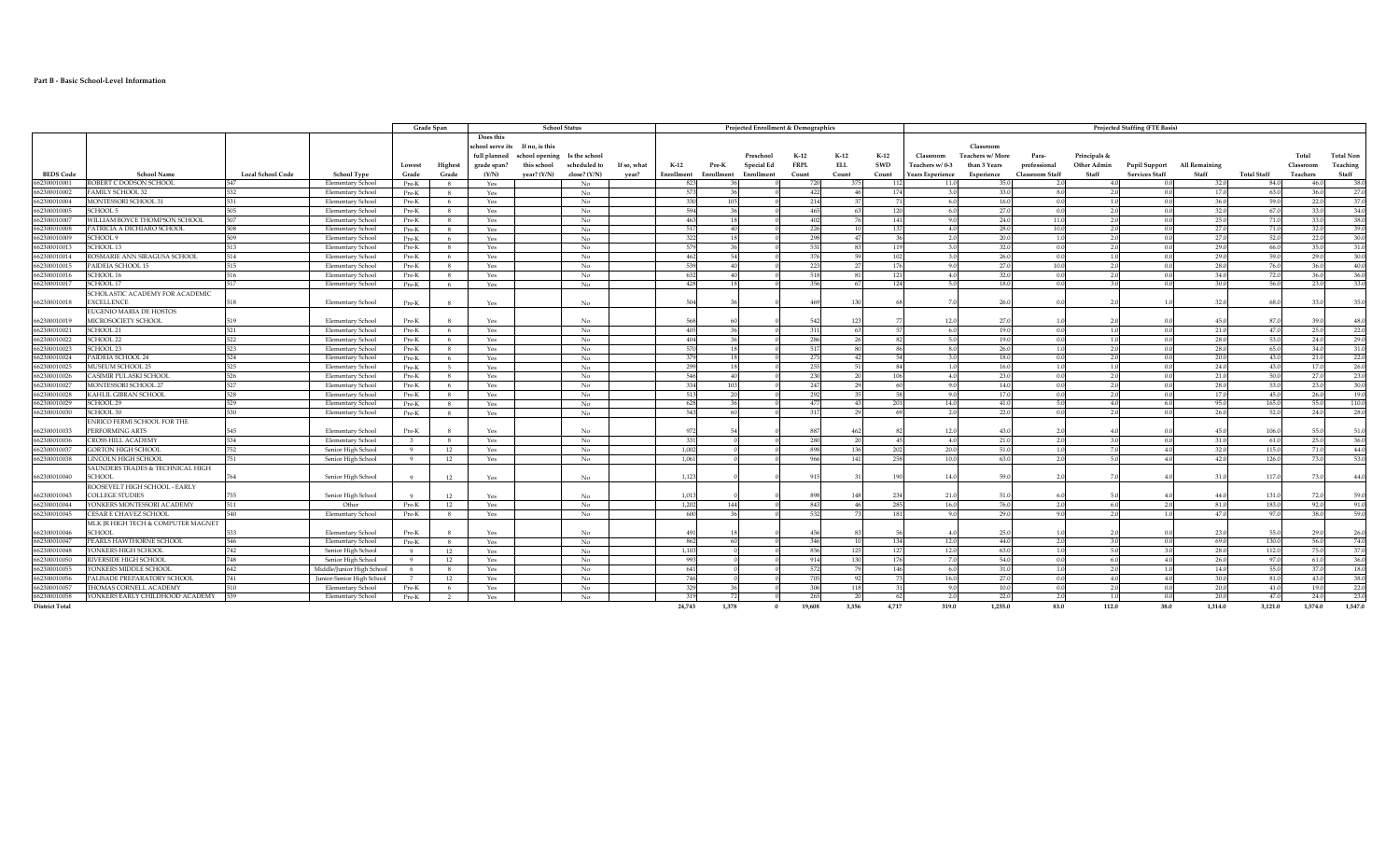## **Part C - Basic School-Level Allocations**

|                             |                                             |                          |                            |                           |                            | School Allocation by Object (excl. Central Costs |                     |                            | <b>School Allocation by Purpose (excl. Central Costs)</b> |                        |                          |                          | <b>Funding Source by School</b> |                       |                        |                            | Per Pupil Allocation       |                        |                            |                      |                        |                            |                                                                |                      |
|-----------------------------|---------------------------------------------|--------------------------|----------------------------|---------------------------|----------------------------|--------------------------------------------------|---------------------|----------------------------|-----------------------------------------------------------|------------------------|--------------------------|--------------------------|---------------------------------|-----------------------|------------------------|----------------------------|----------------------------|------------------------|----------------------------|----------------------|------------------------|----------------------------|----------------------------------------------------------------|----------------------|
|                             |                                             |                          |                            | <b>Personal Service</b>   |                            |                                                  |                     |                            | <b>General Education</b>                                  |                        |                          | <b>Special Education</b> |                                 | Instructional Support |                        |                            |                            |                        |                            |                      |                        |                            |                                                                |                      |
|                             |                                             |                          | Classroon                  | All Other                 | Employee                   | <b>BOCES</b>                                     |                     | <b>Total Allocation</b>    | <b>General Ed</b>                                         |                        | Special Eq               |                          | School                          | Instructional         | Pupil<br>Support       | <b>Total Allocation</b>    | State & Local              | Federal                | <b>Total Funding</b>       | State & Local        | <b>Federal Funding</b> | <b>Central District</b>    | <b>Total School</b><br>Allocation w<br><b>Central District</b> | <b>Total School</b>  |
| <b>BEDS Code</b>            | School Name                                 | <b>Local School Code</b> | Teachers                   | <b>Salaries</b>           | <b>Benefits</b>            | Services                                         | All Other           | by Object                  | $K-12$                                                    | Pre-K                  | K-12                     | Preschool                | Administration                  | Media                 | Services               | by Purpose                 | Funding                    | Funding                | Source by School           | Funding per Pupil    | per Pupil              | Costs                      | Costs                                                          | Funding per Pupil    |
| 562300010001                | ROBERT C DODSON SCHOOL                      | 547                      | \$6,548,229                | \$2,345.88                | \$3,652.117                |                                                  | S7.814              | \$12,554,040               | \$8,784,854                                               | \$704.065              | \$1,168,10               |                          | \$1,563.86                      | \$42.451              | \$290.706              | \$12,554.04                | \$11,891,795               | \$662,245              | \$12,554,040               | \$13.844             | \$771                  | \$5,271,35                 | \$17,825,39                                                    | \$20.75              |
| 662300010002                | AMILY SCHOOL 32                             | 532                      | \$5,135,820                | \$1,903.27                | \$2,890,409                |                                                  | \$8,555             | \$9,938,062                | \$5,512.35                                                | \$506.71               | \$2,662,978              |                          | \$1,079,639                     | \$42.451              | \$133,920              | \$9,938,062                | \$9,428,135                | \$509.927              | \$9,938,062                | \$15.481             | \$837                  | \$3,737,201                | \$13,675,263                                                   | \$22,455             |
| 62300010004                 | MONTESSORI SCHOOL 3                         | 531                      | \$2,963,456                | \$1,630.88                | \$1,886,537                |                                                  | \$4,333             | \$6,485,209                | \$3,684,034                                               | \$463,302              | \$1,485,250              |                          | \$755,253                       | -50                   | S97.370                | \$6,485,209                | \$6,022,459                | \$462,750              | \$6,485,209                | \$13,845             | \$1.064                | \$2,669,429                | \$9,154,638                                                    | \$21.045             |
| 66230001000                 | CHOOL 5                                     | 505                      | \$4,724,54                 | \$1,804.432               | \$2,680,942                |                                                  | \$9,078             | \$9,218.99                 | \$5,616,395                                               | \$689,931              | \$1,662,707              |                          | \$1.161.049                     |                       | S88.91                 | \$9,218,997                | \$8,624,260                | \$594.737              | \$9,218,997                | \$13,689             | \$944                  | \$3,866,069                | \$13,085,066                                                   | \$20,770             |
| 662300010007                | VILLIAM BOYCE THOMPSON SCHOOL               | 507                      | \$4,551,840                | \$2,820,135               | \$3,027,095                |                                                  | \$128,751           | \$10,527,821               | \$6,352,205                                               | \$252.146              | \$2,514,466              |                          | \$1,277,802                     | -90                   | \$131,202              | \$10,527,821               | \$9,916,708                | \$611.113              | \$10,527,821               | \$20.617             | \$1,271                | \$2,951.713                | \$13,479,534                                                   | \$28,024             |
| 662300010008                | 'ATRICIA A DICHIARO SCHOOI                  | 508                      | \$4,251,914                | \$2,221.93                | \$2,658,303                |                                                  | <b>S8.188</b>       | \$9,140,336                | \$5,234,748                                               | \$769.213              | \$1,942.054              |                          | \$1,051,315                     | \$01                  | \$143,006              | \$9,140,336                | \$8,474,508                | \$665.828              | \$9,140,336                | \$15,215             | \$1.195                | \$3,418,096                | \$12,558,432                                                   | \$22,547             |
| 66230001000                 | CHOOL 9                                     | 509                      | \$2,771.951                | \$1,508.65                | \$1,757,709                |                                                  | \$3,997             | \$6,042,308                | \$4,220,178                                               | \$254.361              | \$546.810                |                          | \$913,616                       | - 50                  | \$107,343              | \$6,042,308                | \$5,536,543                | \$505,765              | \$6,042,308                | \$16,284             | \$1,488                | \$2,086.450                | \$8,128,758                                                    | \$23,908             |
| 66230001001                 | CHOOL 13                                    | 513                      | \$4,298,36                 | \$1,735.2                 | \$2,477.514                |                                                  | \$7,781             | \$8,518,859                | \$5,204,570                                               | \$472.432              | \$1,459.71               |                          | \$1,189,462                     | \$103,712             | \$88,972               | \$8,518,859                | \$8,017.719                | \$501.140              | \$8,518,859                | \$13.037             | \$815                  | \$3,774.020                | \$12,292,879                                                   | \$19,988             |
| 66230001001                 | CSMARIE ANN SIRAGUSA SCHOOL                 | 514                      | \$3,871.37                 | \$1,523.09                | \$2,215,085                |                                                  | \$5,487             | \$7,615,03                 | \$4,344.71                                                | \$736.730              | \$1,467,214              |                          | \$932,458                       | - ፍሰ                  | \$133,920              | \$7,615,035                | \$7,196,504                | \$418.531              | \$7,615,035                | \$13.947             | \$811                  | \$3.166.495                | \$10,781,530                                                   | \$20,894             |
| 62300010015                 | 'AIDEIA SCHOOL 15                           | 515                      | \$5,176,41                 | \$2,315,844               | \$3,076,485                |                                                  | \$7,968             | \$10,576,708               | \$5,837,074                                               | \$368,402              | \$3,114,676              |                          | \$1,141,013                     |                       | \$115,543              | \$10,576,708               | \$9,895,309                | \$681.399              | \$10,576,708               | \$17,090             | \$1,17                 | \$3,553,102                | \$14,129,810                                                   | \$24,404             |
| 662300010016                | SCHOOL 16                                   | 516                      | \$4,575,01                 | \$2,347,286               | \$2,842,450                |                                                  | \$114,778           | \$9,879,532                | \$7.042.984                                               | \$568,885              | \$857.816                |                          | \$1,277,318                     | - 50                  | \$132,529              | \$9,879,532                | \$9,391,127                | \$488,405              | \$9,879,532                | \$13,975             | \$727                  | \$4,123,807                | \$14,003,339                                                   | \$20,838             |
| 662300010017                | SCHOOL 17                                   |                          | \$3,264,702                | \$2,094.985               | \$2,200,806                |                                                  | \$109.082           | \$7.669.575                | \$4,787.976                                               | \$248.793              | \$1,695,316              |                          | \$843.908                       | - \$01                | \$93,582               | \$7,669,575                | \$6,975,148                | \$694.427              | \$7,669,575                | \$15.639             | \$1,557                | \$2,736,932                | \$10,406,507                                                   | \$23.333             |
| 66230001001                 | CHOLASTIC ACADEMY FOR ACADEMIC EXCEL 518    |                          | \$4,031,749                | \$1,898.16                | \$2,434,953                |                                                  | \$32,032            | \$8,396,898                | \$5,452,17                                                | \$375.01               | \$1,235,980              |                          | \$1,231,376                     | - \$01                | \$102,348              | \$8,396,898                | \$7,630,712                | \$766.186              | \$8,396,898                | \$14,131             | \$1,419                | \$3,313,774                | \$11,710,672                                                   | \$21,686             |
| 66230001001                 | UGENIO MARIA DE HOSTOS MICROSOCIETY SCÍ51.  |                          | \$3,996,35                 | \$2,051.95                | \$2,483,567                |                                                  | \$17,276            | \$8,549,148                | \$5,171,654                                               | \$805,952              | \$1,322,771              |                          | \$1,147,572                     | -SO I                 | \$101.199              | \$8,549,148                | \$7,935,384                | \$613.764              | \$8,549,148                | \$12.636             | \$977                  | \$3,853,796                | \$12,402.944                                                   | \$19,750             |
| 62300010021                 | SCHOOL 21                                   | 521                      | \$3,374.88                 | \$1,459.09                | \$1,984.937                |                                                  | \$5,313             | \$6,824.22                 | \$4,526,919                                               | \$280.481              | \$896,080                |                          | \$994.983                       | \$01                  | \$125,764              | \$6,824.22                 | \$6,361,656                | \$462.571              | \$6,824,227                | \$14,426             | \$1,049                | \$2,706.249                | \$9,530,476                                                    | \$21.611             |
| 66230001002                 | CHOOL 22                                    | 522<br>523               | \$3,590.99                 | \$1,582.93                | \$2,124,533                |                                                  | \$19,111            | \$7,317,58                 | \$4,204,75                                                | \$720,188              | \$1,394,094              |                          | \$904,967                       | - 50                  | \$93,582               | \$7,317,582                | \$6,612,560                | \$705.022              | \$7,317,582                | \$15,029             | \$1,602                | \$2,700.112                | \$10,017,694                                                   | \$22,767             |
| 662300010023                | CHOOL 23                                    |                          | \$4,079,830                | \$2,407,960               | \$2,664,029                |                                                  | \$113,441           | \$9,265,260                | \$6,534.99                                                | \$215.881              | \$1,262,937              |                          | \$1,157,863                     |                       | \$93,582               | \$9,265,260                | \$8,557.814                | \$707.446              | \$9,265,260                | \$14,554             | \$1,203                | \$3,608,332                | \$12,873,592                                                   | \$21.894             |
| 662300010024<br>66230001002 | AIDEIA SCHOOL 24<br><b>MUSEUM SCHOOL 25</b> | 524<br>525               | \$2,782,536<br>\$2,367,567 | \$1,446.841<br>\$1,578.74 | \$1,736,675<br>\$1,620,442 |                                                  | \$4,613             | \$5,970,665<br>\$5,579,046 | \$4,204,291<br>\$3,178,71                                 | \$288.499<br>\$205.978 | \$362,864<br>\$1,179,291 |                          | \$986,530<br>\$807.800          | \$0                   | \$128,481<br>\$164.816 | \$5,970,665<br>\$5,579,046 | \$5,445,073<br>\$4,869,211 | \$525.592<br>\$709.835 | \$5,970,665<br>\$5,579,046 | \$13,716<br>\$15,360 | \$1,324                | \$2,436.237<br>\$1,945,308 | \$8,406,902<br>\$7,524,354                                     | \$21.17              |
| 662300010026                | CASIMIR PULASKI SCHOOI                      | 526                      | \$3,736.13                 | \$1,623,428               | \$2,200,755                |                                                  | \$12,294<br>\$8,827 | \$7,569.145                | \$5,371,037                                               | \$558.013              | \$526,973                |                          | \$981.920                       | \$42,451<br>\$01      | \$131.20               | \$7,569,145                | \$6,866,097                | \$703.048              | \$7,569,145                | \$11,717             | \$2,239<br>\$1,200     | \$3,596,058                | \$11,165,203                                                   | \$23,736<br>\$19.053 |
| 662300010027                | <b>MONTESSORI SCHOOL 2</b>                  | 527                      | \$2,862,302                | \$1,573.14                | \$1,821,294                |                                                  | \$4,523             | \$6,261,268                | \$3,514.77                                                | \$704.265              | \$993,093                |                          | \$868.861                       | - ፍሰ                  | \$180.278              | \$6,261,268                | \$5,797.572                | \$463,696              | \$6,261,268                | \$13,267             | \$1.061                | \$2,681,702                | \$8,942,970                                                    | \$20.464             |
| 662300010028                | KAHLIL GIBRAN SCHOOL                        | 528                      | \$3,316.67                 | \$1,294.499               | \$1,893,450                |                                                  | \$8,379             | \$6,513,003                | \$4,816,592                                               | \$272.017              | \$473.207                |                          | \$843.844                       |                       | \$107.343              | \$6,513,003                | \$5.996.463                | \$516.540              | \$6,513,003                | \$11,250             | \$969                  | \$3,270,818                | \$9.783.821                                                    | \$18,356             |
| 662300010029                | CHOOL 29                                    | 529                      | \$6,657.55                 | \$4,934,25                | \$4,759,851                |                                                  | \$8,030             | \$16,359,687               | \$5,327,89                                                | \$416.973              | \$8,816,304              |                          | \$1,597.417                     | \$42,451              | \$158,645              | \$16,359,687               | \$15,673,544               | \$686.143              | \$16,359,687               | \$23,605             | \$1,033                | \$4,074,715                | \$20,434,402                                                   | \$30,775             |
| 662300010030                | CHOOL 30                                    |                          | \$3,545,95                 | \$1,594,134               | \$2,110,634                |                                                  | \$21,307            | \$7,272,030                | \$5,080,158                                               | \$372,095              | \$732,27                 |                          | \$956,304                       |                       | \$131,202              | \$7,272,030                | \$6,679,728                | \$592,302              | \$7,272,030                | \$11,077             | \$982                  | \$3,700,381                | \$10,972,411                                                   | \$18,196             |
| 662300010033                | ENRICO FERMI SCHOOL FOR THE PERFORMING 545  |                          | \$7,074.61                 | \$2,811.03                | \$4,059,262                |                                                  | \$25.181            | \$13,970,085               | \$9,851,407                                               | \$676,552              | \$1,173,147              |                          | \$2,115,162                     | \$42.451              | \$111,366              | \$13,970,085               | \$13,251.589               | \$718.496              | \$13,970,085               | \$12,916             | \$700                  | \$6,296,170                | \$20,266,255                                                   | \$19,753             |
| 66230001003                 | <b>ROSS HILL ACADEMY</b>                    |                          | \$2,666.77                 | \$1,988.07                | \$1,911,385                |                                                  | \$5,600             | \$6,571,837                | \$4,045,822                                               |                        | \$829,723                |                          | \$1,296,594                     | \$83.626              | \$316.072              | \$6,571,837                | \$5,969,040                | \$602.797              | \$6,571,837                | \$18,033             | \$1.821                | \$2,031,221                | \$8,603,058                                                    | \$25,991             |
| 66230001003                 | GORTON HIGH SCHOOL                          | 752                      | \$9,133,983                | \$3,763.80                | \$5,296,115                |                                                  | \$368,099           | \$18,562.00                | \$12,396,446                                              |                        | \$3,259,859              |                          | \$2,318,308                     | \$97,062              | \$490,326              | \$18,562,001               | \$16,930,911               | \$1,631,090            | \$18,562,001               | \$16.897             | \$1.628                | \$6,148.891                | \$24,710,892                                                   | \$24,662             |
| 66230001003                 | LINCOLN HIGH SCHOOL                         |                          | \$10,644.86                | \$3,776,432               | \$5,921,702                |                                                  | \$33,557            | \$20,376,55                | \$13,055,968                                              |                        | \$4,166,318              |                          | \$2,799.46                      | \$123,518             | \$231.290              | \$20,376,555               | \$18,894,364               | \$1,482.191            | \$20,376,555               | \$17,808             | \$1,397                | \$6,510,952                | \$26,887,507                                                   | \$25,342             |
| 62300010040                 | SAUNDERS TRADES & TECHNICAL HIGH SCHOO76    |                          | \$11,278.21                | \$3,949.949               | \$6,253,019                |                                                  | \$205,509           | \$21,686.69                | \$15,643,789                                              |                        | \$3,007.754              |                          | \$2,751,230                     | \$109,320             | \$174,598              | \$21,686,69                | \$19,876,129               | \$1,810,562            | \$21,686,691               | \$17,699             | \$1.612                | \$6,891,422                | \$28,578,113                                                   | \$25,448             |
| 662300010043                | ROOSEVELT HIGH SCHOOL - EARLY COLLEGE ST755 |                          | \$8,728,16                 | \$4,637,806               | \$5,488,362                |                                                  | \$276,376           | \$19,130,709               | \$11,714,415                                              |                        | \$3,934.913              |                          | \$3,116,979                     | \$109,320             | \$255,082              | \$19,130,709               | \$17,448,928               | \$1,681.781            | \$19,130,709               | \$17,225             | \$1,660                | \$6,216,394                | \$25,347,103                                                   | \$25,022             |
| 662300010044                | ONKERS MONTESSORI ACADEMY                   | 511                      | \$12,558,329               | \$5,389,593               | \$7,369,812                |                                                  | \$21.760            | \$25,339,494               | \$14,556,245                                              | \$1,337.017            | \$5,740,656              |                          | \$3,162,943                     | \$109,320             | \$433,313              | \$25,339,494               | \$23,462,834               | \$1,876,660            | \$25,339,494               | \$17,432             | \$1,394                | \$8,259,888                | \$33,599,382                                                   | \$24,962             |
| 662300010045                | ESAR E CHAVEZ SCHOOL                        | 540                      | \$5,424.39                 | \$2,736,780               | \$3,351,157                |                                                  | \$8,412             | \$11,520,742               | \$5,434,058                                               | \$494.619              | \$4,346,612              |                          | \$1,161.827                     | - 50                  | \$83,626               | \$11,520,742               | \$10,827,030               | \$693,712              | \$11,520,742               | \$17,024             | \$1.091                | \$3,902.889                | \$15,423,631                                                   | \$24,251             |
| 66230001004                 | MLK JR HIGH TECH & COMPUTER MAGNET SCH 533  |                          | \$3,332,867                | \$1,782.2                 | \$2,100,396                |                                                  | \$7,312             | \$7,222,864                | \$5,100,258                                               | \$75.09                | \$740,206                |                          | \$1,096.891                     | \$103,712             | \$106,700              | \$7,222,864                | \$6,538,594                | \$684,270              | \$7,222,864                | \$12,846             | \$1,344                | \$3,123,539                | \$10,346,403                                                   | \$20,327             |
| 662300010047                | PEARLS HAWTHORNE SCHOOL                     | 546                      | \$7,667,362                | \$3,060.73                | \$4,405,193                |                                                  | \$13.426            | \$15,146.71                | \$8,734,438                                               | \$856,948              | \$3,539.713              |                          | \$1,861,603                     | \$104,533             | \$49,482               | \$15,146,71                | \$14,590,351               | \$556,366              | \$15,146.71                | \$15,825             | \$603                  | \$5,657,962                | \$20,804,679                                                   | \$22,565             |
| 66230001004                 | ONKERS HIGH SCHOOL                          | 742                      | \$10,923.61                | \$2,858.00                | \$5,659,035                |                                                  | \$18,140            | \$19,458.79                | \$15,064.97                                               |                        | \$2,234,268              |                          | \$2,011.028                     | \$48,531              | \$99,993               | \$19,458.79                | \$17,655,680               | \$1,803.11             | \$19,458.791               | \$16,007             | \$1,635                | \$6,768,690                | \$26,227,481                                                   | \$23,778             |
| 662300010050                | RIVERSIDE HIGH SCHOOL                       | 748                      | \$7,961.16                 | \$3,436,485               | \$4,680,127                |                                                  | \$197,808           | \$16,275,58                | \$11,501,544                                              |                        | \$1,976.204              |                          | \$2,594,93                      | \$109,320             | \$93,582               | \$16,275,58                | \$14,628,071               | \$1,647.516            | \$16,275,587               | \$14,731             | \$1,659                | \$6,093,662                | \$22,369.249                                                   | \$22,527             |
| 662300010055                | <b>CONKERS MIDDLE SCHOOL</b>                | 642                      | \$4,825,55                 | \$1,344,243               | \$2,533,453                |                                                  | \$10,881            | \$8,714.127                | \$5,098,696                                               |                        | \$2,112,949              |                          | \$1,353,957                     | \$48,531              | \$99.994               | \$8,714,127                | \$8,706.179                | \$7,948                | \$8,714,127                | \$13,582             | \$12                   | \$3,933,572                | \$12,647,699                                                   | \$19,731             |
| 662300010056                | PALISADE PREPARATORY SCHOOL                 | 741                      | \$5,250.71                 | \$2,582.36                | \$3,216,438                |                                                  | \$189.135           | \$11,238,659               | \$8,007.164                                               |                        | \$929,991                |                          | \$2,031.211                     | \$82,346              | \$187.947              | \$11,238,659               | \$9,919,902                | \$1,318,757            | \$11,238,659               | \$13,297             | \$1.768                | \$4,577.917                | \$15,816,576                                                   | \$21,202             |
| 662300010057                | <b>HOMAS CORNELL ACADEMY</b>                |                          | \$2,392.09                 | \$1,275.09                | \$1,505.828                |                                                  | \$37,381            | \$5,210,396                | \$3,428,253                                               | \$722.610              | \$202,692                |                          | \$856.84                        | - 50                  |                        | \$5,210,396                | \$4,744,226                | \$466.170              | \$5,210,396                | \$12,998             | \$1,27                 | \$2,239,866                | \$7,450,262                                                    | \$20,412             |
| 662300010058                | YONKERS EARLY CHILDHOOD ACADEMY             |                          | \$3,498.52                 | \$1,184.59                | \$1,922,989                |                                                  | \$4,986             | \$6.611.086                | \$3,856,058                                               | \$953,357              | \$1,461,312              |                          | \$319.452                       | \$20,907              |                        | \$6,611,086                | \$6,066,338                | \$544.748              | \$6,611,086                | \$15,515             | \$1,393                | \$2,399.418                | \$9,010,504                                                    | \$23.045             |
| <b>District Total</b>       |                                             |                          | \$209,837,382              | \$94.274.034              | \$124,874,846              | -SO                                              | \$2,094.521         | <b>3431.080.783</b>        | \$271.495.574                                             | \$16,366,536           | \$79,429,280             | ς۵                       | \$56,514,558                    | 1.466.013             | \$5,808,821            | \$431,080,782              | \$399,306.195              | \$31,774,587           | \$431,080,782              |                      |                        | \$160.294.605              | \$591,375,387                                                  |                      |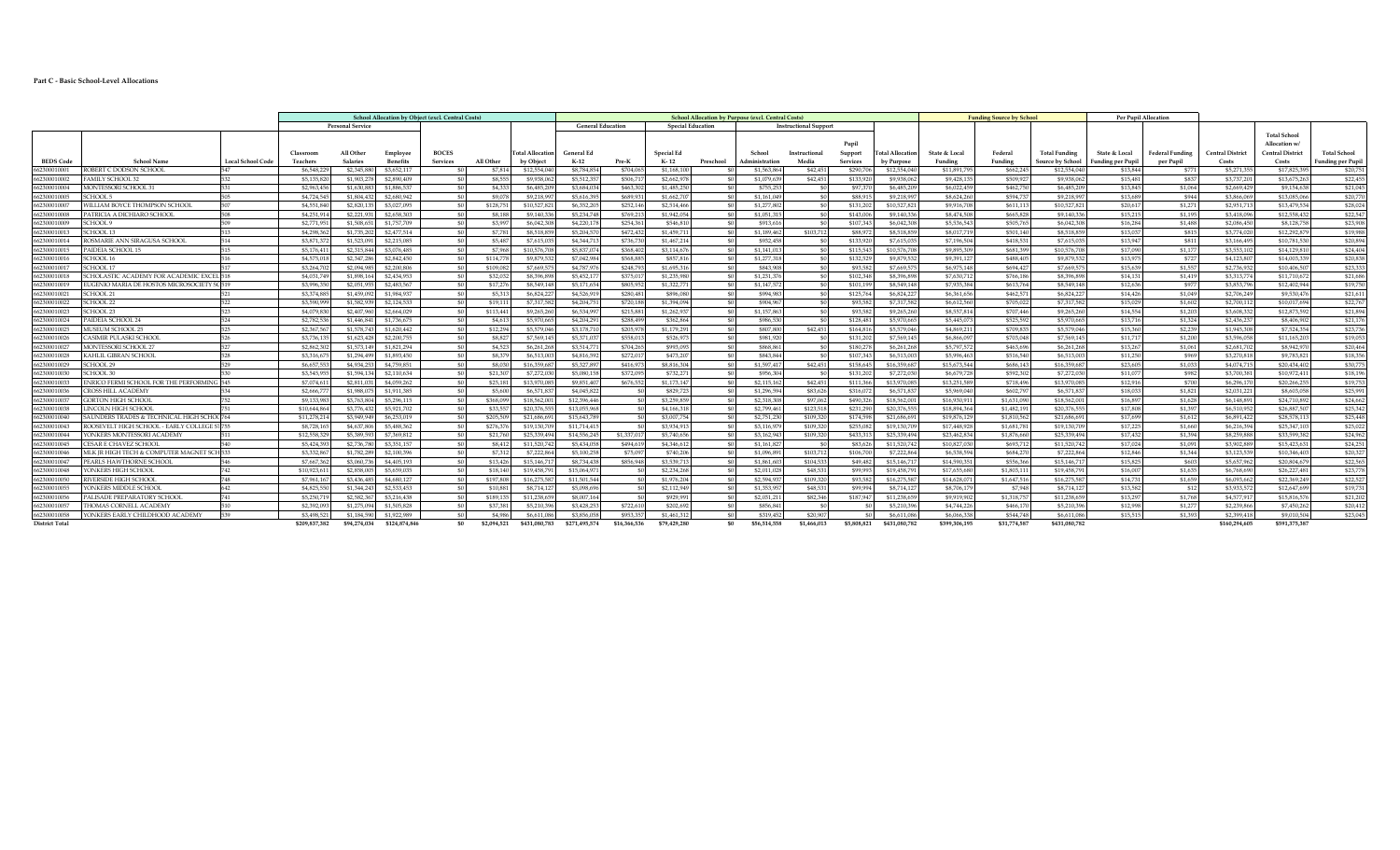## **Part D - School-Level Spending on Prekindergarten and Community Schools Programming**

| Projected Pre-K Enrollment<br><b>Projected Pre-K Funding</b><br><b>Spending by Purpose</b><br><b>Funding Source by Program</b><br>Does this school offer<br>Health,<br>student/family<br>After-School<br>Mental<br>Total<br>Community<br><b>Schools Site</b><br>Health/<br>Does this school support or community<br><b>State Universal</b><br>Enriched<br><b>Foundation Aid</b><br>Programs/<br>Community<br>schools services?<br>4-Year-Old 4-Year-Old 3-Year-Old 3-Year-Old Total Pre-K<br>Other State &<br><b>Extended Day</b><br>Other State &<br>offer a Pre-K<br>Pre-K Grants<br><b>Total Pre-K</b><br>Coordinator<br>Counseling,<br>Schools<br>Community<br>Federal<br>Academic<br>Nutrition<br>Legal<br>Federal<br><b>BEDS Code</b><br><b>School Name</b><br>(Y/N)<br>(UPK)<br>Spending<br>(FTE Basis)<br>chools Set-Aside<br><b>Local School Code</b><br>program? (Y/N)<br><b>Full-Day</b><br><b>Half-Dav</b><br><b>Full-Day</b><br>Half-Day Enrollment<br><b>Local Funding</b><br>Funding<br>Services Dental Care Services<br>Services<br>Programs<br>All Other<br>Spending<br><b>Local Funding</b><br>Funding<br>ROBERT C DODSON SCHOOL<br>547<br>No<br>\$194,566<br>\$509,499<br>\$704,065<br>662300010001<br>Yes<br>532<br>662300010002<br>AMILY SCHOOL 32<br>No<br>\$424,92<br>\$81,792<br>\$506,71<br>Yes<br>-36<br>- ፍብ<br>No<br>\$145,03<br>\$463,302<br>662300010004<br>MONTESSORI SCHOOL 31<br>531<br>105<br>\$318,270<br>Yes<br>- ፍብ<br>662300010005<br>505<br>\$598,695<br>SCHOOL 5<br>Yes<br>No<br>\$91,236<br>\$689,93<br>-36<br>507<br>662300010007<br>WILLIAM BOYCE THOMPSON SCHOOL<br>Yes<br>No<br>\$212,667<br>\$39,479<br>\$252,14<br>-18<br>- 40<br>\$203,092<br>\$566,121<br>662300010008<br>PATRICIA A DICHIARO SCHOOL<br>508<br>Yes<br>No<br>\$769.21<br>40<br>509<br>No<br>662300010009<br>SCHOOL 9<br>Yes<br>\$215,882<br>\$38,479<br>\$254,36<br>513<br>No<br>\$437,72<br>\$34,70<br>\$472,432<br>662300010013<br>SCHOOL 13<br>Yes<br>514<br>\$421,754<br>\$314,97<br>\$736,73<br>662300010014<br>ROSMARIE ANN SIRAGUSA SCHOOL<br>Yes<br>No<br>515<br>662300010015<br>No<br>\$368,402<br>\$368,402<br>PAIDEIA SCHOOL 15<br>Yes<br>- 50<br>662300010016<br>SCHOOL 16<br>516<br>No<br>\$35,149<br>\$533.73<br>\$568.88<br>Yes<br>40<br>$\Delta$ 0<br>- 40<br>517<br>\$212,698<br>\$248.79<br>662300010017<br>SCHOOL 17<br>No<br>\$36,095<br>Yes<br>-40<br>18<br>SCHOLASTIC ACADEMY FOR ACADEMIC EXCEL 518<br>No<br>\$300,563<br>\$74,454<br>\$375.0<br>662300010018<br>Yes<br>-36<br>EUGENIO MARIA DE HOSTOS MICROSOCIETY S 519<br>No<br>\$623,42<br>\$182,52<br>\$805.95<br>662300010019<br>Yes<br>662300010021<br>SCHOOL 21<br>521<br>No<br>\$247,406<br>\$33,07<br>\$280.48<br>Yes<br>-36<br>SCHOOL 22<br>522<br>No<br>\$447.31<br>\$272,869<br>\$720.18<br>662300010022<br>Yes<br>36<br>523<br>No<br>\$215.88<br>SCHOOL 23<br>Yes<br>\$215,887<br>662300010023<br>524<br>\$288,49<br>662300010024<br>AIDEIA SCHOOL 24<br>Yes<br>No<br>\$288,499<br>$\leq$<br>525<br>\$205.97<br>662300010025<br>MUSEUM SCHOOL 25<br>Yes<br>No<br>\$142,304<br>\$63,674<br>- 40<br>\$488,156<br>\$558.01<br>662300010026<br>CASIMIR PULASKI SCHOOL<br>526<br>No<br>\$69,857<br>Yes<br>-40<br>- ፍብ<br>527<br>662300010027<br>\$604,760<br>\$99,505<br>\$704,26<br>MONTESSORI SCHOOL 27<br>Yes<br>No<br>103<br>- 91<br>\$236.86<br>662300010028<br>KAHLIL GIBRAN SCHOOL<br>528<br>Yes<br>No<br>20<br>\$35,150<br>\$272,01<br>- 40<br>529<br>662300010029<br>SCHOOL 29<br>No<br>\$342,786<br>\$74,187<br>\$416,97<br>Yes<br>36<br>No<br>\$207,978<br>\$164,11<br>\$372,09<br>662300010030<br>SCHOOL 30<br>530<br>Yes<br>60<br>No<br>662300010033<br>NRICO FERMI SCHOOL FOR THE PERFORMING 545<br>\$561.952<br>\$114,600<br>\$676,55<br>Yes<br>No<br>662300010036<br><b>TROSS HILL ACADEMY</b><br>534<br>No<br>662300010037<br>752<br>No<br>No<br><b>GORTON HIGH SCHOOL</b><br><b>No</b><br>No<br>662300010038<br>LINCOLN HIGH SCHOOL<br>751<br>\$0<br>662300010040<br>SAUNDERS TRADES & TECHNICAL HIGH SCHOC764<br><b>No</b><br>No<br>\$0<br>- 40<br>ROOSEVELT HIGH SCHOOL - EARLY COLLEGE S 755<br>662300010043<br>No<br>No<br>\$0<br>YONKERS MONTESSORI ACADEMY<br>No<br>\$566.614<br>\$770.40<br>\$1,337.01<br>662300010044<br>511<br>Yes<br>144<br>662300010045<br>CESAR E CHAVEZ SCHOOL<br>540<br>No<br>\$418,532<br>\$76,087<br>\$494,61<br>Yes<br>-36<br>MLK IR HIGH TECH & COMPUTER MAGNET SCH 533<br>No<br>\$75.09<br>\$75.09<br>662300010046<br>Yes<br>No<br>662300010047<br>546<br>Yes<br>\$432,378<br>\$424,57<br>\$856.94<br>PEARLS HAWTHORNE SCHOO<br>742<br>No<br>662300010048<br>ONKERS HIGH SCHOOL<br>No<br>748<br>No<br>662300010050<br>IVERSIDE HIGH SCHOOL<br>No<br>\$0<br>- ፍብ<br>642<br>662300010055<br>ONKERS MIDDLE SCHOOL<br>No<br>No<br>\$0<br>- 40<br>662300010056<br>PALISADE PREPARATORY SCHOOL<br>741<br>No.<br>No<br>-40<br>- 40<br>510<br><b>HOMAS CORNELL ACADEMY</b><br>662300010057<br>Yes<br>No<br>\$123,996<br>\$598.614<br>\$722,61<br>539<br>662300010058<br>\$785,16<br>\$953.3<br>YONKERS EARLY CHILDHOOD ACADEMY<br>Yes<br>No<br>72<br>\$168.19<br>\$0<br><b>Total in District Schools</b><br>1,378<br>0.0<br>\$0<br>\$0<br>S <sub>0</sub><br>\$0<br>-50<br>\$0<br>\$0<br>$\mathbf{0}$<br>\$0<br>\$0<br>$\mathbf{0}$<br>$\mathbf{0}$ |  |  | Prekindergarten Programs |  |  |  |       |             |             |  | Student, Family, and Community Schools Programs |  |  |  |  |  |  |     |  |  |  |  |
|-------------------------------------------------------------------------------------------------------------------------------------------------------------------------------------------------------------------------------------------------------------------------------------------------------------------------------------------------------------------------------------------------------------------------------------------------------------------------------------------------------------------------------------------------------------------------------------------------------------------------------------------------------------------------------------------------------------------------------------------------------------------------------------------------------------------------------------------------------------------------------------------------------------------------------------------------------------------------------------------------------------------------------------------------------------------------------------------------------------------------------------------------------------------------------------------------------------------------------------------------------------------------------------------------------------------------------------------------------------------------------------------------------------------------------------------------------------------------------------------------------------------------------------------------------------------------------------------------------------------------------------------------------------------------------------------------------------------------------------------------------------------------------------------------------------------------------------------------------------------------------------------------------------------------------------------------------------------------------------------------------------------------------------------------------------------------------------------------------------------------------------------------------------------------------------------------------------------------------------------------------------------------------------------------------------------------------------------------------------------------------------------------------------------------------------------------------------------------------------------------------------------------------------------------------------------------------------------------------------------------------------------------------------------------------------------------------------------------------------------------------------------------------------------------------------------------------------------------------------------------------------------------------------------------------------------------------------------------------------------------------------------------------------------------------------------------------------------------------------------------------------------------------------------------------------------------------------------------------------------------------------------------------------------------------------------------------------------------------------------------------------------------------------------------------------------------------------------------------------------------------------------------------------------------------------------------------------------------------------------------------------------------------------------------------------------------------------------------------------------------------------------------------------------------------------------------------------------------------------------------------------------------------------------------------------------------------------------------------------------------------------------------------------------------------------------------------------------------------------------------------------------------------------------------------------------------------------------------------------------------------------------------------------------------------------------------------------------------------------------------------------------------------------------------------------------------------------------------------------------------------------------------------------------------------------------------------------------------------------------------------------------------------------------------------------------------------------------------------------------------------------------------------------------------------------------------------------------------------------------------------------------------------------------------------------------------------------------------------------------------------------------------------------------------------------------------------------------------------------------------------------------------------------------------------------------------------------------------------------------------------------------------------------------------|--|--|--------------------------|--|--|--|-------|-------------|-------------|--|-------------------------------------------------|--|--|--|--|--|--|-----|--|--|--|--|
|                                                                                                                                                                                                                                                                                                                                                                                                                                                                                                                                                                                                                                                                                                                                                                                                                                                                                                                                                                                                                                                                                                                                                                                                                                                                                                                                                                                                                                                                                                                                                                                                                                                                                                                                                                                                                                                                                                                                                                                                                                                                                                                                                                                                                                                                                                                                                                                                                                                                                                                                                                                                                                                                                                                                                                                                                                                                                                                                                                                                                                                                                                                                                                                                                                                                                                                                                                                                                                                                                                                                                                                                                                                                                                                                                                                                                                                                                                                                                                                                                                                                                                                                                                                                                                                                                                                                                                                                                                                                                                                                                                                                                                                                                                                                                                                                                                                                                                                                                                                                                                                                                                                                                                                                                                                                                                 |  |  |                          |  |  |  |       |             |             |  |                                                 |  |  |  |  |  |  |     |  |  |  |  |
|                                                                                                                                                                                                                                                                                                                                                                                                                                                                                                                                                                                                                                                                                                                                                                                                                                                                                                                                                                                                                                                                                                                                                                                                                                                                                                                                                                                                                                                                                                                                                                                                                                                                                                                                                                                                                                                                                                                                                                                                                                                                                                                                                                                                                                                                                                                                                                                                                                                                                                                                                                                                                                                                                                                                                                                                                                                                                                                                                                                                                                                                                                                                                                                                                                                                                                                                                                                                                                                                                                                                                                                                                                                                                                                                                                                                                                                                                                                                                                                                                                                                                                                                                                                                                                                                                                                                                                                                                                                                                                                                                                                                                                                                                                                                                                                                                                                                                                                                                                                                                                                                                                                                                                                                                                                                                                 |  |  |                          |  |  |  |       |             |             |  |                                                 |  |  |  |  |  |  |     |  |  |  |  |
|                                                                                                                                                                                                                                                                                                                                                                                                                                                                                                                                                                                                                                                                                                                                                                                                                                                                                                                                                                                                                                                                                                                                                                                                                                                                                                                                                                                                                                                                                                                                                                                                                                                                                                                                                                                                                                                                                                                                                                                                                                                                                                                                                                                                                                                                                                                                                                                                                                                                                                                                                                                                                                                                                                                                                                                                                                                                                                                                                                                                                                                                                                                                                                                                                                                                                                                                                                                                                                                                                                                                                                                                                                                                                                                                                                                                                                                                                                                                                                                                                                                                                                                                                                                                                                                                                                                                                                                                                                                                                                                                                                                                                                                                                                                                                                                                                                                                                                                                                                                                                                                                                                                                                                                                                                                                                                 |  |  |                          |  |  |  |       |             |             |  |                                                 |  |  |  |  |  |  |     |  |  |  |  |
|                                                                                                                                                                                                                                                                                                                                                                                                                                                                                                                                                                                                                                                                                                                                                                                                                                                                                                                                                                                                                                                                                                                                                                                                                                                                                                                                                                                                                                                                                                                                                                                                                                                                                                                                                                                                                                                                                                                                                                                                                                                                                                                                                                                                                                                                                                                                                                                                                                                                                                                                                                                                                                                                                                                                                                                                                                                                                                                                                                                                                                                                                                                                                                                                                                                                                                                                                                                                                                                                                                                                                                                                                                                                                                                                                                                                                                                                                                                                                                                                                                                                                                                                                                                                                                                                                                                                                                                                                                                                                                                                                                                                                                                                                                                                                                                                                                                                                                                                                                                                                                                                                                                                                                                                                                                                                                 |  |  |                          |  |  |  |       |             |             |  |                                                 |  |  |  |  |  |  |     |  |  |  |  |
|                                                                                                                                                                                                                                                                                                                                                                                                                                                                                                                                                                                                                                                                                                                                                                                                                                                                                                                                                                                                                                                                                                                                                                                                                                                                                                                                                                                                                                                                                                                                                                                                                                                                                                                                                                                                                                                                                                                                                                                                                                                                                                                                                                                                                                                                                                                                                                                                                                                                                                                                                                                                                                                                                                                                                                                                                                                                                                                                                                                                                                                                                                                                                                                                                                                                                                                                                                                                                                                                                                                                                                                                                                                                                                                                                                                                                                                                                                                                                                                                                                                                                                                                                                                                                                                                                                                                                                                                                                                                                                                                                                                                                                                                                                                                                                                                                                                                                                                                                                                                                                                                                                                                                                                                                                                                                                 |  |  |                          |  |  |  |       |             |             |  |                                                 |  |  |  |  |  |  |     |  |  |  |  |
|                                                                                                                                                                                                                                                                                                                                                                                                                                                                                                                                                                                                                                                                                                                                                                                                                                                                                                                                                                                                                                                                                                                                                                                                                                                                                                                                                                                                                                                                                                                                                                                                                                                                                                                                                                                                                                                                                                                                                                                                                                                                                                                                                                                                                                                                                                                                                                                                                                                                                                                                                                                                                                                                                                                                                                                                                                                                                                                                                                                                                                                                                                                                                                                                                                                                                                                                                                                                                                                                                                                                                                                                                                                                                                                                                                                                                                                                                                                                                                                                                                                                                                                                                                                                                                                                                                                                                                                                                                                                                                                                                                                                                                                                                                                                                                                                                                                                                                                                                                                                                                                                                                                                                                                                                                                                                                 |  |  |                          |  |  |  |       |             |             |  |                                                 |  |  |  |  |  |  |     |  |  |  |  |
|                                                                                                                                                                                                                                                                                                                                                                                                                                                                                                                                                                                                                                                                                                                                                                                                                                                                                                                                                                                                                                                                                                                                                                                                                                                                                                                                                                                                                                                                                                                                                                                                                                                                                                                                                                                                                                                                                                                                                                                                                                                                                                                                                                                                                                                                                                                                                                                                                                                                                                                                                                                                                                                                                                                                                                                                                                                                                                                                                                                                                                                                                                                                                                                                                                                                                                                                                                                                                                                                                                                                                                                                                                                                                                                                                                                                                                                                                                                                                                                                                                                                                                                                                                                                                                                                                                                                                                                                                                                                                                                                                                                                                                                                                                                                                                                                                                                                                                                                                                                                                                                                                                                                                                                                                                                                                                 |  |  |                          |  |  |  |       |             |             |  |                                                 |  |  |  |  |  |  |     |  |  |  |  |
|                                                                                                                                                                                                                                                                                                                                                                                                                                                                                                                                                                                                                                                                                                                                                                                                                                                                                                                                                                                                                                                                                                                                                                                                                                                                                                                                                                                                                                                                                                                                                                                                                                                                                                                                                                                                                                                                                                                                                                                                                                                                                                                                                                                                                                                                                                                                                                                                                                                                                                                                                                                                                                                                                                                                                                                                                                                                                                                                                                                                                                                                                                                                                                                                                                                                                                                                                                                                                                                                                                                                                                                                                                                                                                                                                                                                                                                                                                                                                                                                                                                                                                                                                                                                                                                                                                                                                                                                                                                                                                                                                                                                                                                                                                                                                                                                                                                                                                                                                                                                                                                                                                                                                                                                                                                                                                 |  |  |                          |  |  |  |       |             |             |  |                                                 |  |  |  |  |  |  |     |  |  |  |  |
|                                                                                                                                                                                                                                                                                                                                                                                                                                                                                                                                                                                                                                                                                                                                                                                                                                                                                                                                                                                                                                                                                                                                                                                                                                                                                                                                                                                                                                                                                                                                                                                                                                                                                                                                                                                                                                                                                                                                                                                                                                                                                                                                                                                                                                                                                                                                                                                                                                                                                                                                                                                                                                                                                                                                                                                                                                                                                                                                                                                                                                                                                                                                                                                                                                                                                                                                                                                                                                                                                                                                                                                                                                                                                                                                                                                                                                                                                                                                                                                                                                                                                                                                                                                                                                                                                                                                                                                                                                                                                                                                                                                                                                                                                                                                                                                                                                                                                                                                                                                                                                                                                                                                                                                                                                                                                                 |  |  |                          |  |  |  |       |             |             |  |                                                 |  |  |  |  |  |  |     |  |  |  |  |
|                                                                                                                                                                                                                                                                                                                                                                                                                                                                                                                                                                                                                                                                                                                                                                                                                                                                                                                                                                                                                                                                                                                                                                                                                                                                                                                                                                                                                                                                                                                                                                                                                                                                                                                                                                                                                                                                                                                                                                                                                                                                                                                                                                                                                                                                                                                                                                                                                                                                                                                                                                                                                                                                                                                                                                                                                                                                                                                                                                                                                                                                                                                                                                                                                                                                                                                                                                                                                                                                                                                                                                                                                                                                                                                                                                                                                                                                                                                                                                                                                                                                                                                                                                                                                                                                                                                                                                                                                                                                                                                                                                                                                                                                                                                                                                                                                                                                                                                                                                                                                                                                                                                                                                                                                                                                                                 |  |  |                          |  |  |  |       |             |             |  |                                                 |  |  |  |  |  |  |     |  |  |  |  |
|                                                                                                                                                                                                                                                                                                                                                                                                                                                                                                                                                                                                                                                                                                                                                                                                                                                                                                                                                                                                                                                                                                                                                                                                                                                                                                                                                                                                                                                                                                                                                                                                                                                                                                                                                                                                                                                                                                                                                                                                                                                                                                                                                                                                                                                                                                                                                                                                                                                                                                                                                                                                                                                                                                                                                                                                                                                                                                                                                                                                                                                                                                                                                                                                                                                                                                                                                                                                                                                                                                                                                                                                                                                                                                                                                                                                                                                                                                                                                                                                                                                                                                                                                                                                                                                                                                                                                                                                                                                                                                                                                                                                                                                                                                                                                                                                                                                                                                                                                                                                                                                                                                                                                                                                                                                                                                 |  |  |                          |  |  |  |       |             |             |  |                                                 |  |  |  |  |  |  |     |  |  |  |  |
|                                                                                                                                                                                                                                                                                                                                                                                                                                                                                                                                                                                                                                                                                                                                                                                                                                                                                                                                                                                                                                                                                                                                                                                                                                                                                                                                                                                                                                                                                                                                                                                                                                                                                                                                                                                                                                                                                                                                                                                                                                                                                                                                                                                                                                                                                                                                                                                                                                                                                                                                                                                                                                                                                                                                                                                                                                                                                                                                                                                                                                                                                                                                                                                                                                                                                                                                                                                                                                                                                                                                                                                                                                                                                                                                                                                                                                                                                                                                                                                                                                                                                                                                                                                                                                                                                                                                                                                                                                                                                                                                                                                                                                                                                                                                                                                                                                                                                                                                                                                                                                                                                                                                                                                                                                                                                                 |  |  |                          |  |  |  |       |             |             |  |                                                 |  |  |  |  |  |  |     |  |  |  |  |
|                                                                                                                                                                                                                                                                                                                                                                                                                                                                                                                                                                                                                                                                                                                                                                                                                                                                                                                                                                                                                                                                                                                                                                                                                                                                                                                                                                                                                                                                                                                                                                                                                                                                                                                                                                                                                                                                                                                                                                                                                                                                                                                                                                                                                                                                                                                                                                                                                                                                                                                                                                                                                                                                                                                                                                                                                                                                                                                                                                                                                                                                                                                                                                                                                                                                                                                                                                                                                                                                                                                                                                                                                                                                                                                                                                                                                                                                                                                                                                                                                                                                                                                                                                                                                                                                                                                                                                                                                                                                                                                                                                                                                                                                                                                                                                                                                                                                                                                                                                                                                                                                                                                                                                                                                                                                                                 |  |  |                          |  |  |  |       |             |             |  |                                                 |  |  |  |  |  |  |     |  |  |  |  |
|                                                                                                                                                                                                                                                                                                                                                                                                                                                                                                                                                                                                                                                                                                                                                                                                                                                                                                                                                                                                                                                                                                                                                                                                                                                                                                                                                                                                                                                                                                                                                                                                                                                                                                                                                                                                                                                                                                                                                                                                                                                                                                                                                                                                                                                                                                                                                                                                                                                                                                                                                                                                                                                                                                                                                                                                                                                                                                                                                                                                                                                                                                                                                                                                                                                                                                                                                                                                                                                                                                                                                                                                                                                                                                                                                                                                                                                                                                                                                                                                                                                                                                                                                                                                                                                                                                                                                                                                                                                                                                                                                                                                                                                                                                                                                                                                                                                                                                                                                                                                                                                                                                                                                                                                                                                                                                 |  |  |                          |  |  |  |       |             |             |  |                                                 |  |  |  |  |  |  |     |  |  |  |  |
|                                                                                                                                                                                                                                                                                                                                                                                                                                                                                                                                                                                                                                                                                                                                                                                                                                                                                                                                                                                                                                                                                                                                                                                                                                                                                                                                                                                                                                                                                                                                                                                                                                                                                                                                                                                                                                                                                                                                                                                                                                                                                                                                                                                                                                                                                                                                                                                                                                                                                                                                                                                                                                                                                                                                                                                                                                                                                                                                                                                                                                                                                                                                                                                                                                                                                                                                                                                                                                                                                                                                                                                                                                                                                                                                                                                                                                                                                                                                                                                                                                                                                                                                                                                                                                                                                                                                                                                                                                                                                                                                                                                                                                                                                                                                                                                                                                                                                                                                                                                                                                                                                                                                                                                                                                                                                                 |  |  |                          |  |  |  |       |             |             |  |                                                 |  |  |  |  |  |  |     |  |  |  |  |
|                                                                                                                                                                                                                                                                                                                                                                                                                                                                                                                                                                                                                                                                                                                                                                                                                                                                                                                                                                                                                                                                                                                                                                                                                                                                                                                                                                                                                                                                                                                                                                                                                                                                                                                                                                                                                                                                                                                                                                                                                                                                                                                                                                                                                                                                                                                                                                                                                                                                                                                                                                                                                                                                                                                                                                                                                                                                                                                                                                                                                                                                                                                                                                                                                                                                                                                                                                                                                                                                                                                                                                                                                                                                                                                                                                                                                                                                                                                                                                                                                                                                                                                                                                                                                                                                                                                                                                                                                                                                                                                                                                                                                                                                                                                                                                                                                                                                                                                                                                                                                                                                                                                                                                                                                                                                                                 |  |  |                          |  |  |  |       |             |             |  |                                                 |  |  |  |  |  |  |     |  |  |  |  |
|                                                                                                                                                                                                                                                                                                                                                                                                                                                                                                                                                                                                                                                                                                                                                                                                                                                                                                                                                                                                                                                                                                                                                                                                                                                                                                                                                                                                                                                                                                                                                                                                                                                                                                                                                                                                                                                                                                                                                                                                                                                                                                                                                                                                                                                                                                                                                                                                                                                                                                                                                                                                                                                                                                                                                                                                                                                                                                                                                                                                                                                                                                                                                                                                                                                                                                                                                                                                                                                                                                                                                                                                                                                                                                                                                                                                                                                                                                                                                                                                                                                                                                                                                                                                                                                                                                                                                                                                                                                                                                                                                                                                                                                                                                                                                                                                                                                                                                                                                                                                                                                                                                                                                                                                                                                                                                 |  |  |                          |  |  |  |       |             |             |  |                                                 |  |  |  |  |  |  |     |  |  |  |  |
|                                                                                                                                                                                                                                                                                                                                                                                                                                                                                                                                                                                                                                                                                                                                                                                                                                                                                                                                                                                                                                                                                                                                                                                                                                                                                                                                                                                                                                                                                                                                                                                                                                                                                                                                                                                                                                                                                                                                                                                                                                                                                                                                                                                                                                                                                                                                                                                                                                                                                                                                                                                                                                                                                                                                                                                                                                                                                                                                                                                                                                                                                                                                                                                                                                                                                                                                                                                                                                                                                                                                                                                                                                                                                                                                                                                                                                                                                                                                                                                                                                                                                                                                                                                                                                                                                                                                                                                                                                                                                                                                                                                                                                                                                                                                                                                                                                                                                                                                                                                                                                                                                                                                                                                                                                                                                                 |  |  |                          |  |  |  |       |             |             |  |                                                 |  |  |  |  |  |  |     |  |  |  |  |
|                                                                                                                                                                                                                                                                                                                                                                                                                                                                                                                                                                                                                                                                                                                                                                                                                                                                                                                                                                                                                                                                                                                                                                                                                                                                                                                                                                                                                                                                                                                                                                                                                                                                                                                                                                                                                                                                                                                                                                                                                                                                                                                                                                                                                                                                                                                                                                                                                                                                                                                                                                                                                                                                                                                                                                                                                                                                                                                                                                                                                                                                                                                                                                                                                                                                                                                                                                                                                                                                                                                                                                                                                                                                                                                                                                                                                                                                                                                                                                                                                                                                                                                                                                                                                                                                                                                                                                                                                                                                                                                                                                                                                                                                                                                                                                                                                                                                                                                                                                                                                                                                                                                                                                                                                                                                                                 |  |  |                          |  |  |  |       |             |             |  |                                                 |  |  |  |  |  |  |     |  |  |  |  |
|                                                                                                                                                                                                                                                                                                                                                                                                                                                                                                                                                                                                                                                                                                                                                                                                                                                                                                                                                                                                                                                                                                                                                                                                                                                                                                                                                                                                                                                                                                                                                                                                                                                                                                                                                                                                                                                                                                                                                                                                                                                                                                                                                                                                                                                                                                                                                                                                                                                                                                                                                                                                                                                                                                                                                                                                                                                                                                                                                                                                                                                                                                                                                                                                                                                                                                                                                                                                                                                                                                                                                                                                                                                                                                                                                                                                                                                                                                                                                                                                                                                                                                                                                                                                                                                                                                                                                                                                                                                                                                                                                                                                                                                                                                                                                                                                                                                                                                                                                                                                                                                                                                                                                                                                                                                                                                 |  |  |                          |  |  |  |       |             |             |  |                                                 |  |  |  |  |  |  |     |  |  |  |  |
|                                                                                                                                                                                                                                                                                                                                                                                                                                                                                                                                                                                                                                                                                                                                                                                                                                                                                                                                                                                                                                                                                                                                                                                                                                                                                                                                                                                                                                                                                                                                                                                                                                                                                                                                                                                                                                                                                                                                                                                                                                                                                                                                                                                                                                                                                                                                                                                                                                                                                                                                                                                                                                                                                                                                                                                                                                                                                                                                                                                                                                                                                                                                                                                                                                                                                                                                                                                                                                                                                                                                                                                                                                                                                                                                                                                                                                                                                                                                                                                                                                                                                                                                                                                                                                                                                                                                                                                                                                                                                                                                                                                                                                                                                                                                                                                                                                                                                                                                                                                                                                                                                                                                                                                                                                                                                                 |  |  |                          |  |  |  |       |             |             |  |                                                 |  |  |  |  |  |  |     |  |  |  |  |
|                                                                                                                                                                                                                                                                                                                                                                                                                                                                                                                                                                                                                                                                                                                                                                                                                                                                                                                                                                                                                                                                                                                                                                                                                                                                                                                                                                                                                                                                                                                                                                                                                                                                                                                                                                                                                                                                                                                                                                                                                                                                                                                                                                                                                                                                                                                                                                                                                                                                                                                                                                                                                                                                                                                                                                                                                                                                                                                                                                                                                                                                                                                                                                                                                                                                                                                                                                                                                                                                                                                                                                                                                                                                                                                                                                                                                                                                                                                                                                                                                                                                                                                                                                                                                                                                                                                                                                                                                                                                                                                                                                                                                                                                                                                                                                                                                                                                                                                                                                                                                                                                                                                                                                                                                                                                                                 |  |  |                          |  |  |  |       |             |             |  |                                                 |  |  |  |  |  |  |     |  |  |  |  |
|                                                                                                                                                                                                                                                                                                                                                                                                                                                                                                                                                                                                                                                                                                                                                                                                                                                                                                                                                                                                                                                                                                                                                                                                                                                                                                                                                                                                                                                                                                                                                                                                                                                                                                                                                                                                                                                                                                                                                                                                                                                                                                                                                                                                                                                                                                                                                                                                                                                                                                                                                                                                                                                                                                                                                                                                                                                                                                                                                                                                                                                                                                                                                                                                                                                                                                                                                                                                                                                                                                                                                                                                                                                                                                                                                                                                                                                                                                                                                                                                                                                                                                                                                                                                                                                                                                                                                                                                                                                                                                                                                                                                                                                                                                                                                                                                                                                                                                                                                                                                                                                                                                                                                                                                                                                                                                 |  |  |                          |  |  |  |       |             |             |  |                                                 |  |  |  |  |  |  |     |  |  |  |  |
|                                                                                                                                                                                                                                                                                                                                                                                                                                                                                                                                                                                                                                                                                                                                                                                                                                                                                                                                                                                                                                                                                                                                                                                                                                                                                                                                                                                                                                                                                                                                                                                                                                                                                                                                                                                                                                                                                                                                                                                                                                                                                                                                                                                                                                                                                                                                                                                                                                                                                                                                                                                                                                                                                                                                                                                                                                                                                                                                                                                                                                                                                                                                                                                                                                                                                                                                                                                                                                                                                                                                                                                                                                                                                                                                                                                                                                                                                                                                                                                                                                                                                                                                                                                                                                                                                                                                                                                                                                                                                                                                                                                                                                                                                                                                                                                                                                                                                                                                                                                                                                                                                                                                                                                                                                                                                                 |  |  |                          |  |  |  |       |             |             |  |                                                 |  |  |  |  |  |  |     |  |  |  |  |
|                                                                                                                                                                                                                                                                                                                                                                                                                                                                                                                                                                                                                                                                                                                                                                                                                                                                                                                                                                                                                                                                                                                                                                                                                                                                                                                                                                                                                                                                                                                                                                                                                                                                                                                                                                                                                                                                                                                                                                                                                                                                                                                                                                                                                                                                                                                                                                                                                                                                                                                                                                                                                                                                                                                                                                                                                                                                                                                                                                                                                                                                                                                                                                                                                                                                                                                                                                                                                                                                                                                                                                                                                                                                                                                                                                                                                                                                                                                                                                                                                                                                                                                                                                                                                                                                                                                                                                                                                                                                                                                                                                                                                                                                                                                                                                                                                                                                                                                                                                                                                                                                                                                                                                                                                                                                                                 |  |  |                          |  |  |  |       |             |             |  |                                                 |  |  |  |  |  |  |     |  |  |  |  |
|                                                                                                                                                                                                                                                                                                                                                                                                                                                                                                                                                                                                                                                                                                                                                                                                                                                                                                                                                                                                                                                                                                                                                                                                                                                                                                                                                                                                                                                                                                                                                                                                                                                                                                                                                                                                                                                                                                                                                                                                                                                                                                                                                                                                                                                                                                                                                                                                                                                                                                                                                                                                                                                                                                                                                                                                                                                                                                                                                                                                                                                                                                                                                                                                                                                                                                                                                                                                                                                                                                                                                                                                                                                                                                                                                                                                                                                                                                                                                                                                                                                                                                                                                                                                                                                                                                                                                                                                                                                                                                                                                                                                                                                                                                                                                                                                                                                                                                                                                                                                                                                                                                                                                                                                                                                                                                 |  |  |                          |  |  |  |       |             |             |  |                                                 |  |  |  |  |  |  |     |  |  |  |  |
|                                                                                                                                                                                                                                                                                                                                                                                                                                                                                                                                                                                                                                                                                                                                                                                                                                                                                                                                                                                                                                                                                                                                                                                                                                                                                                                                                                                                                                                                                                                                                                                                                                                                                                                                                                                                                                                                                                                                                                                                                                                                                                                                                                                                                                                                                                                                                                                                                                                                                                                                                                                                                                                                                                                                                                                                                                                                                                                                                                                                                                                                                                                                                                                                                                                                                                                                                                                                                                                                                                                                                                                                                                                                                                                                                                                                                                                                                                                                                                                                                                                                                                                                                                                                                                                                                                                                                                                                                                                                                                                                                                                                                                                                                                                                                                                                                                                                                                                                                                                                                                                                                                                                                                                                                                                                                                 |  |  |                          |  |  |  |       |             |             |  |                                                 |  |  |  |  |  |  |     |  |  |  |  |
|                                                                                                                                                                                                                                                                                                                                                                                                                                                                                                                                                                                                                                                                                                                                                                                                                                                                                                                                                                                                                                                                                                                                                                                                                                                                                                                                                                                                                                                                                                                                                                                                                                                                                                                                                                                                                                                                                                                                                                                                                                                                                                                                                                                                                                                                                                                                                                                                                                                                                                                                                                                                                                                                                                                                                                                                                                                                                                                                                                                                                                                                                                                                                                                                                                                                                                                                                                                                                                                                                                                                                                                                                                                                                                                                                                                                                                                                                                                                                                                                                                                                                                                                                                                                                                                                                                                                                                                                                                                                                                                                                                                                                                                                                                                                                                                                                                                                                                                                                                                                                                                                                                                                                                                                                                                                                                 |  |  |                          |  |  |  |       |             |             |  |                                                 |  |  |  |  |  |  |     |  |  |  |  |
|                                                                                                                                                                                                                                                                                                                                                                                                                                                                                                                                                                                                                                                                                                                                                                                                                                                                                                                                                                                                                                                                                                                                                                                                                                                                                                                                                                                                                                                                                                                                                                                                                                                                                                                                                                                                                                                                                                                                                                                                                                                                                                                                                                                                                                                                                                                                                                                                                                                                                                                                                                                                                                                                                                                                                                                                                                                                                                                                                                                                                                                                                                                                                                                                                                                                                                                                                                                                                                                                                                                                                                                                                                                                                                                                                                                                                                                                                                                                                                                                                                                                                                                                                                                                                                                                                                                                                                                                                                                                                                                                                                                                                                                                                                                                                                                                                                                                                                                                                                                                                                                                                                                                                                                                                                                                                                 |  |  |                          |  |  |  |       |             |             |  |                                                 |  |  |  |  |  |  |     |  |  |  |  |
|                                                                                                                                                                                                                                                                                                                                                                                                                                                                                                                                                                                                                                                                                                                                                                                                                                                                                                                                                                                                                                                                                                                                                                                                                                                                                                                                                                                                                                                                                                                                                                                                                                                                                                                                                                                                                                                                                                                                                                                                                                                                                                                                                                                                                                                                                                                                                                                                                                                                                                                                                                                                                                                                                                                                                                                                                                                                                                                                                                                                                                                                                                                                                                                                                                                                                                                                                                                                                                                                                                                                                                                                                                                                                                                                                                                                                                                                                                                                                                                                                                                                                                                                                                                                                                                                                                                                                                                                                                                                                                                                                                                                                                                                                                                                                                                                                                                                                                                                                                                                                                                                                                                                                                                                                                                                                                 |  |  |                          |  |  |  |       |             |             |  |                                                 |  |  |  |  |  |  |     |  |  |  |  |
|                                                                                                                                                                                                                                                                                                                                                                                                                                                                                                                                                                                                                                                                                                                                                                                                                                                                                                                                                                                                                                                                                                                                                                                                                                                                                                                                                                                                                                                                                                                                                                                                                                                                                                                                                                                                                                                                                                                                                                                                                                                                                                                                                                                                                                                                                                                                                                                                                                                                                                                                                                                                                                                                                                                                                                                                                                                                                                                                                                                                                                                                                                                                                                                                                                                                                                                                                                                                                                                                                                                                                                                                                                                                                                                                                                                                                                                                                                                                                                                                                                                                                                                                                                                                                                                                                                                                                                                                                                                                                                                                                                                                                                                                                                                                                                                                                                                                                                                                                                                                                                                                                                                                                                                                                                                                                                 |  |  |                          |  |  |  |       |             |             |  |                                                 |  |  |  |  |  |  |     |  |  |  |  |
|                                                                                                                                                                                                                                                                                                                                                                                                                                                                                                                                                                                                                                                                                                                                                                                                                                                                                                                                                                                                                                                                                                                                                                                                                                                                                                                                                                                                                                                                                                                                                                                                                                                                                                                                                                                                                                                                                                                                                                                                                                                                                                                                                                                                                                                                                                                                                                                                                                                                                                                                                                                                                                                                                                                                                                                                                                                                                                                                                                                                                                                                                                                                                                                                                                                                                                                                                                                                                                                                                                                                                                                                                                                                                                                                                                                                                                                                                                                                                                                                                                                                                                                                                                                                                                                                                                                                                                                                                                                                                                                                                                                                                                                                                                                                                                                                                                                                                                                                                                                                                                                                                                                                                                                                                                                                                                 |  |  |                          |  |  |  |       |             |             |  |                                                 |  |  |  |  |  |  |     |  |  |  |  |
|                                                                                                                                                                                                                                                                                                                                                                                                                                                                                                                                                                                                                                                                                                                                                                                                                                                                                                                                                                                                                                                                                                                                                                                                                                                                                                                                                                                                                                                                                                                                                                                                                                                                                                                                                                                                                                                                                                                                                                                                                                                                                                                                                                                                                                                                                                                                                                                                                                                                                                                                                                                                                                                                                                                                                                                                                                                                                                                                                                                                                                                                                                                                                                                                                                                                                                                                                                                                                                                                                                                                                                                                                                                                                                                                                                                                                                                                                                                                                                                                                                                                                                                                                                                                                                                                                                                                                                                                                                                                                                                                                                                                                                                                                                                                                                                                                                                                                                                                                                                                                                                                                                                                                                                                                                                                                                 |  |  |                          |  |  |  |       |             |             |  |                                                 |  |  |  |  |  |  |     |  |  |  |  |
|                                                                                                                                                                                                                                                                                                                                                                                                                                                                                                                                                                                                                                                                                                                                                                                                                                                                                                                                                                                                                                                                                                                                                                                                                                                                                                                                                                                                                                                                                                                                                                                                                                                                                                                                                                                                                                                                                                                                                                                                                                                                                                                                                                                                                                                                                                                                                                                                                                                                                                                                                                                                                                                                                                                                                                                                                                                                                                                                                                                                                                                                                                                                                                                                                                                                                                                                                                                                                                                                                                                                                                                                                                                                                                                                                                                                                                                                                                                                                                                                                                                                                                                                                                                                                                                                                                                                                                                                                                                                                                                                                                                                                                                                                                                                                                                                                                                                                                                                                                                                                                                                                                                                                                                                                                                                                                 |  |  |                          |  |  |  |       |             |             |  |                                                 |  |  |  |  |  |  |     |  |  |  |  |
|                                                                                                                                                                                                                                                                                                                                                                                                                                                                                                                                                                                                                                                                                                                                                                                                                                                                                                                                                                                                                                                                                                                                                                                                                                                                                                                                                                                                                                                                                                                                                                                                                                                                                                                                                                                                                                                                                                                                                                                                                                                                                                                                                                                                                                                                                                                                                                                                                                                                                                                                                                                                                                                                                                                                                                                                                                                                                                                                                                                                                                                                                                                                                                                                                                                                                                                                                                                                                                                                                                                                                                                                                                                                                                                                                                                                                                                                                                                                                                                                                                                                                                                                                                                                                                                                                                                                                                                                                                                                                                                                                                                                                                                                                                                                                                                                                                                                                                                                                                                                                                                                                                                                                                                                                                                                                                 |  |  |                          |  |  |  |       |             |             |  |                                                 |  |  |  |  |  |  |     |  |  |  |  |
|                                                                                                                                                                                                                                                                                                                                                                                                                                                                                                                                                                                                                                                                                                                                                                                                                                                                                                                                                                                                                                                                                                                                                                                                                                                                                                                                                                                                                                                                                                                                                                                                                                                                                                                                                                                                                                                                                                                                                                                                                                                                                                                                                                                                                                                                                                                                                                                                                                                                                                                                                                                                                                                                                                                                                                                                                                                                                                                                                                                                                                                                                                                                                                                                                                                                                                                                                                                                                                                                                                                                                                                                                                                                                                                                                                                                                                                                                                                                                                                                                                                                                                                                                                                                                                                                                                                                                                                                                                                                                                                                                                                                                                                                                                                                                                                                                                                                                                                                                                                                                                                                                                                                                                                                                                                                                                 |  |  |                          |  |  |  |       |             |             |  |                                                 |  |  |  |  |  |  |     |  |  |  |  |
|                                                                                                                                                                                                                                                                                                                                                                                                                                                                                                                                                                                                                                                                                                                                                                                                                                                                                                                                                                                                                                                                                                                                                                                                                                                                                                                                                                                                                                                                                                                                                                                                                                                                                                                                                                                                                                                                                                                                                                                                                                                                                                                                                                                                                                                                                                                                                                                                                                                                                                                                                                                                                                                                                                                                                                                                                                                                                                                                                                                                                                                                                                                                                                                                                                                                                                                                                                                                                                                                                                                                                                                                                                                                                                                                                                                                                                                                                                                                                                                                                                                                                                                                                                                                                                                                                                                                                                                                                                                                                                                                                                                                                                                                                                                                                                                                                                                                                                                                                                                                                                                                                                                                                                                                                                                                                                 |  |  |                          |  |  |  |       |             |             |  |                                                 |  |  |  |  |  |  |     |  |  |  |  |
|                                                                                                                                                                                                                                                                                                                                                                                                                                                                                                                                                                                                                                                                                                                                                                                                                                                                                                                                                                                                                                                                                                                                                                                                                                                                                                                                                                                                                                                                                                                                                                                                                                                                                                                                                                                                                                                                                                                                                                                                                                                                                                                                                                                                                                                                                                                                                                                                                                                                                                                                                                                                                                                                                                                                                                                                                                                                                                                                                                                                                                                                                                                                                                                                                                                                                                                                                                                                                                                                                                                                                                                                                                                                                                                                                                                                                                                                                                                                                                                                                                                                                                                                                                                                                                                                                                                                                                                                                                                                                                                                                                                                                                                                                                                                                                                                                                                                                                                                                                                                                                                                                                                                                                                                                                                                                                 |  |  |                          |  |  |  |       |             |             |  |                                                 |  |  |  |  |  |  |     |  |  |  |  |
|                                                                                                                                                                                                                                                                                                                                                                                                                                                                                                                                                                                                                                                                                                                                                                                                                                                                                                                                                                                                                                                                                                                                                                                                                                                                                                                                                                                                                                                                                                                                                                                                                                                                                                                                                                                                                                                                                                                                                                                                                                                                                                                                                                                                                                                                                                                                                                                                                                                                                                                                                                                                                                                                                                                                                                                                                                                                                                                                                                                                                                                                                                                                                                                                                                                                                                                                                                                                                                                                                                                                                                                                                                                                                                                                                                                                                                                                                                                                                                                                                                                                                                                                                                                                                                                                                                                                                                                                                                                                                                                                                                                                                                                                                                                                                                                                                                                                                                                                                                                                                                                                                                                                                                                                                                                                                                 |  |  |                          |  |  |  |       |             |             |  |                                                 |  |  |  |  |  |  |     |  |  |  |  |
|                                                                                                                                                                                                                                                                                                                                                                                                                                                                                                                                                                                                                                                                                                                                                                                                                                                                                                                                                                                                                                                                                                                                                                                                                                                                                                                                                                                                                                                                                                                                                                                                                                                                                                                                                                                                                                                                                                                                                                                                                                                                                                                                                                                                                                                                                                                                                                                                                                                                                                                                                                                                                                                                                                                                                                                                                                                                                                                                                                                                                                                                                                                                                                                                                                                                                                                                                                                                                                                                                                                                                                                                                                                                                                                                                                                                                                                                                                                                                                                                                                                                                                                                                                                                                                                                                                                                                                                                                                                                                                                                                                                                                                                                                                                                                                                                                                                                                                                                                                                                                                                                                                                                                                                                                                                                                                 |  |  |                          |  |  |  |       |             |             |  |                                                 |  |  |  |  |  |  |     |  |  |  |  |
|                                                                                                                                                                                                                                                                                                                                                                                                                                                                                                                                                                                                                                                                                                                                                                                                                                                                                                                                                                                                                                                                                                                                                                                                                                                                                                                                                                                                                                                                                                                                                                                                                                                                                                                                                                                                                                                                                                                                                                                                                                                                                                                                                                                                                                                                                                                                                                                                                                                                                                                                                                                                                                                                                                                                                                                                                                                                                                                                                                                                                                                                                                                                                                                                                                                                                                                                                                                                                                                                                                                                                                                                                                                                                                                                                                                                                                                                                                                                                                                                                                                                                                                                                                                                                                                                                                                                                                                                                                                                                                                                                                                                                                                                                                                                                                                                                                                                                                                                                                                                                                                                                                                                                                                                                                                                                                 |  |  |                          |  |  |  |       |             |             |  |                                                 |  |  |  |  |  |  |     |  |  |  |  |
|                                                                                                                                                                                                                                                                                                                                                                                                                                                                                                                                                                                                                                                                                                                                                                                                                                                                                                                                                                                                                                                                                                                                                                                                                                                                                                                                                                                                                                                                                                                                                                                                                                                                                                                                                                                                                                                                                                                                                                                                                                                                                                                                                                                                                                                                                                                                                                                                                                                                                                                                                                                                                                                                                                                                                                                                                                                                                                                                                                                                                                                                                                                                                                                                                                                                                                                                                                                                                                                                                                                                                                                                                                                                                                                                                                                                                                                                                                                                                                                                                                                                                                                                                                                                                                                                                                                                                                                                                                                                                                                                                                                                                                                                                                                                                                                                                                                                                                                                                                                                                                                                                                                                                                                                                                                                                                 |  |  |                          |  |  |  |       |             |             |  |                                                 |  |  |  |  |  |  |     |  |  |  |  |
|                                                                                                                                                                                                                                                                                                                                                                                                                                                                                                                                                                                                                                                                                                                                                                                                                                                                                                                                                                                                                                                                                                                                                                                                                                                                                                                                                                                                                                                                                                                                                                                                                                                                                                                                                                                                                                                                                                                                                                                                                                                                                                                                                                                                                                                                                                                                                                                                                                                                                                                                                                                                                                                                                                                                                                                                                                                                                                                                                                                                                                                                                                                                                                                                                                                                                                                                                                                                                                                                                                                                                                                                                                                                                                                                                                                                                                                                                                                                                                                                                                                                                                                                                                                                                                                                                                                                                                                                                                                                                                                                                                                                                                                                                                                                                                                                                                                                                                                                                                                                                                                                                                                                                                                                                                                                                                 |  |  |                          |  |  |  |       |             |             |  |                                                 |  |  |  |  |  |  |     |  |  |  |  |
|                                                                                                                                                                                                                                                                                                                                                                                                                                                                                                                                                                                                                                                                                                                                                                                                                                                                                                                                                                                                                                                                                                                                                                                                                                                                                                                                                                                                                                                                                                                                                                                                                                                                                                                                                                                                                                                                                                                                                                                                                                                                                                                                                                                                                                                                                                                                                                                                                                                                                                                                                                                                                                                                                                                                                                                                                                                                                                                                                                                                                                                                                                                                                                                                                                                                                                                                                                                                                                                                                                                                                                                                                                                                                                                                                                                                                                                                                                                                                                                                                                                                                                                                                                                                                                                                                                                                                                                                                                                                                                                                                                                                                                                                                                                                                                                                                                                                                                                                                                                                                                                                                                                                                                                                                                                                                                 |  |  |                          |  |  |  |       |             |             |  |                                                 |  |  |  |  |  |  |     |  |  |  |  |
|                                                                                                                                                                                                                                                                                                                                                                                                                                                                                                                                                                                                                                                                                                                                                                                                                                                                                                                                                                                                                                                                                                                                                                                                                                                                                                                                                                                                                                                                                                                                                                                                                                                                                                                                                                                                                                                                                                                                                                                                                                                                                                                                                                                                                                                                                                                                                                                                                                                                                                                                                                                                                                                                                                                                                                                                                                                                                                                                                                                                                                                                                                                                                                                                                                                                                                                                                                                                                                                                                                                                                                                                                                                                                                                                                                                                                                                                                                                                                                                                                                                                                                                                                                                                                                                                                                                                                                                                                                                                                                                                                                                                                                                                                                                                                                                                                                                                                                                                                                                                                                                                                                                                                                                                                                                                                                 |  |  |                          |  |  |  |       |             |             |  |                                                 |  |  |  |  |  |  |     |  |  |  |  |
|                                                                                                                                                                                                                                                                                                                                                                                                                                                                                                                                                                                                                                                                                                                                                                                                                                                                                                                                                                                                                                                                                                                                                                                                                                                                                                                                                                                                                                                                                                                                                                                                                                                                                                                                                                                                                                                                                                                                                                                                                                                                                                                                                                                                                                                                                                                                                                                                                                                                                                                                                                                                                                                                                                                                                                                                                                                                                                                                                                                                                                                                                                                                                                                                                                                                                                                                                                                                                                                                                                                                                                                                                                                                                                                                                                                                                                                                                                                                                                                                                                                                                                                                                                                                                                                                                                                                                                                                                                                                                                                                                                                                                                                                                                                                                                                                                                                                                                                                                                                                                                                                                                                                                                                                                                                                                                 |  |  |                          |  |  |  | 1,378 | \$9,689,984 | \$6,676,552 |  | \$16,366,536                                    |  |  |  |  |  |  | \$0 |  |  |  |  |

|    |                |            | <b>Projected Pre-K CBO Enrollment</b><br>Projected Pre-K CBO Funding |            |          |                        |                        |                      |         |                    |  |  |  |  |
|----|----------------|------------|----------------------------------------------------------------------|------------|----------|------------------------|------------------------|----------------------|---------|--------------------|--|--|--|--|
|    |                |            |                                                                      |            |          |                        |                        |                      |         |                    |  |  |  |  |
|    |                |            |                                                                      |            |          |                        | <b>State Universal</b> |                      |         |                    |  |  |  |  |
|    |                | 4-Year-Old | 4-Year-Old                                                           | 3-Year-Old |          | 3-Year-Old Total Pre-K | Pre-K Grants           | Other State &        | Federal | <b>Total Pre-K</b> |  |  |  |  |
|    | # of CBO Sites | Full-Dav   | Half-Day                                                             | Full-Day   | Half-Day | Enrollment             | (UPK)                  | <b>Local Funding</b> | Funding | Spending           |  |  |  |  |
| ns |                | 296        |                                                                      |            | 136      | 432                    | \$1,599,030            |                      |         | \$1,599,030        |  |  |  |  |

Total in Prekindergarten Community-Based Organization

**District Total with CBOs 1,674 0 0 136 1,810 \$11,289,014 \$6,676,552 \$0 \$17,965,566**